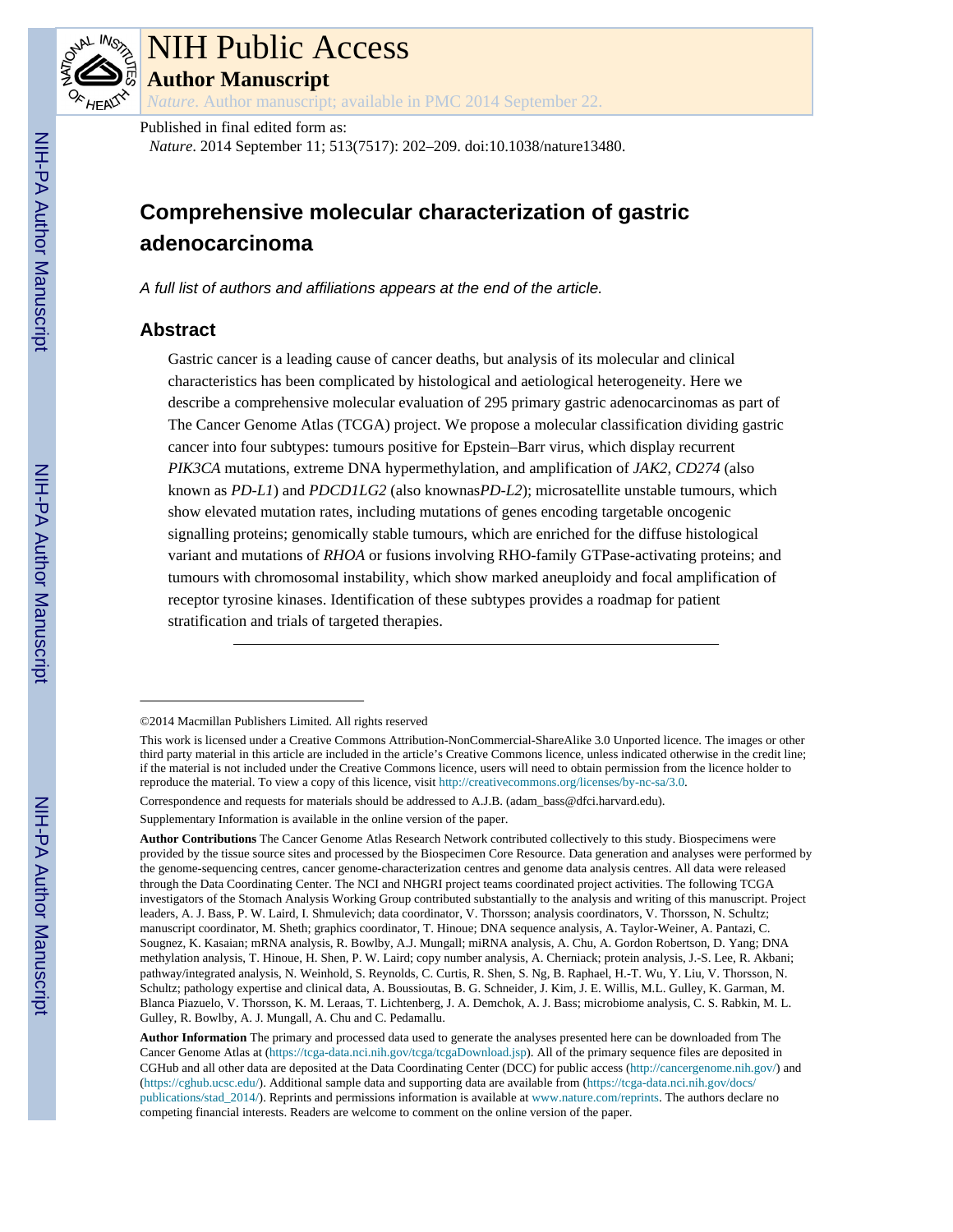Gastric cancer was the world's third leading cause of cancer mortality in 2012, responsible for 723,000 deaths<sup>1</sup>. The vast majority of gastric cancers are adenocarcinomas, which can be further subdivided into intestinal and diffuse types according to the Lauren classification<sup>2</sup>. An alternative system, proposed by the World Health Organization, divides gastric cancer into papillary, tubular, mucinous (colloid) and poorly cohesive carcinomas<sup>3</sup>. These

classification systems have little clinical utility, making the development of robust classifiers that can guide patient therapy an urgent priority.

The majority of gastric cancers are associated with infectious agents, including the bacterium *Helicobacter pylori*<sup>4</sup> and Epstein–Barr virus (EBV). The distribution of histological subtypes of gastric cancer and the frequencies of *H. pylori* and EBV associated gastric cancer vary across the globe<sup>5</sup>. A small minority of gastric cancer cases are associated with germline mutation in E-cadherin (*CDH1*)<sup>6</sup> or mismatch repair genes<sup>7</sup> (Lynch syndrome), whereas sporadic mismatch repair-deficient gastric cancers have epigenetic silencing of *MLH1* in the context of a CpG island methylator phenotype (CIMP)<sup>8</sup>. Molecular profiling of gastric cancer has been performed using gene expression or DNA sequencing<sup>9–12</sup>, but has not led to a clear biologic classification scheme. The goals of this study by The Cancer Genome Atlas (TCGA) were to develop a robust molecular classification of gastric cancer and to identify dysregulated pathways and candidate drivers of distinct classes of gastric cancer.

## **Sample set and molecular classification**

We obtained gastric adenocarcinoma primary tumour tissue (fresh frozen) from 295 patients not treated with prior chemotherapy or radio-therapy (Supplementary Methods S1). All patients provided informed consent, and local Institutional Review Boards approved tissue collection. We used germline DNA from blood or non-malignant gastric mucosa as a reference for detecting somatic alterations. Non-malignant gastric samples were also collected for DNA methylation  $(n = 27)$  and expression  $(n = 29)$  analyses. We characterized samples using six molecular platforms (Supplementary Methods S2–S7): array-based somatic copy number analysis, whole-exome sequencing, array-based DNA methylation profiling, messenger RNA sequencing, microRNA (miRNA) sequencing and reverse-phase protein array (RPPA), with 77% of the tumours tested by all six platforms. Microsatellite instability (MSI) testing was performed on all tumour DNA, and low-pass ( $\sim 63 \times$  coverage) whole genome sequencing on 107 tumour/germline pairs.

To define molecular subgroups of gastric cancer we first performed unsupervised clustering on data from each molecular platform (Supplementary Methods S2–S7) and integrated these results, yielding four groups (Supplementary Methods S10.2). The first group of tumours was significantly enriched for high EBV burden ( $P = 1.5 \times 10^{-18}$ ) and showed extensive DNA promoter hypermethylation. A second group was enriched for MSI( $P=2.1 \times 10^{-32}$ ) and showed elevated mutation rates and hypermethylation (including hypermethylation at the *MLH1* promoter). The remaining two groups were distinguished by the presence or absence of extensive somatic copy-number aberrations (SCNAs). As an alternative means to define distinct gastric cancer subgroups, we performed integrative clustering of multiple data types using iCluster<sup>13</sup> (Supplementary Methods  $S10.3$ ). This analysis again indicated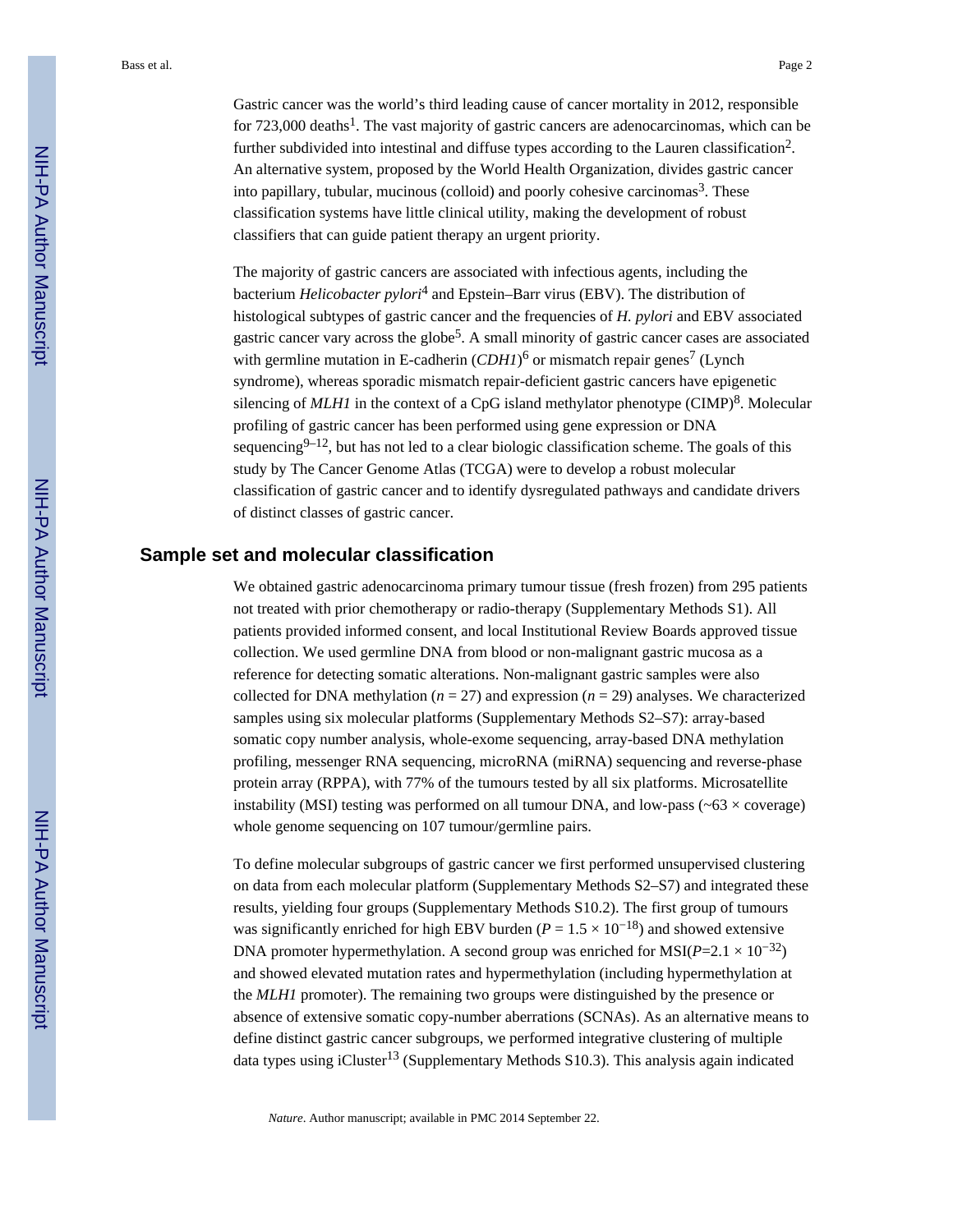that EBV, MSI and the level of SCNAs characterize distinct subgroups (Supplementary Fig. 10.3). Based upon these results from analysis of all molecular platforms, we created a decision tree to categorize the 295 gastric cancer samples into four subtypes (Fig. 1a, b) using an approach that could more readily be applied to gastric cancer tumours in clinical care. Tumours were first categorized by EBV-positivity (9%), then by MSI-high status, hereafter called MSI (22%), and the remaining tumours were distinguished by degree of aneuploidy into those termed genomically stable (20%) or those exhibiting chromosomal instability (CIN; 50%).

Evaluation of the clinical and histological characteristics of these molecular subtypes revealed enrichment of the diffuse histological subtype in the genomically stable group  $(40/555 = 73\%, P = 7.5 \times 10^{-17})$  (Fig. 1c), an association not attributable to reduced SCNA detection in low purity tumours (Supplementary Fig. 2.8). Each subtype was found throughout the stomach, but CIN tumours showed elevated frequency in the gastroesophageal junction/cardia (65%,  $P = 0.012$ ), whereas most EBV-positive tumours were present in the gastric fundus or body (62%, P50.03). Genomically stable tumours were diagnosed at an earlier age (median age 59 years,  $P = 4 \times 10^{-7}$ ), whereas MSI tumours were diagnosed at relatively older ages (median 72 years,  $P = 5 \times 10^{-5}$ ). MSI patients tended to be female (56%, P=0.001), but most EBV-positive cases were male (81%,  $P = 0.037$ ), as previously reported<sup>14</sup>. We did not observe any systematic differences in distribution of subtypes between patients of East Asian and Western origin (Supplementary Methods S1.8). Initial outcome data from this cohort did not reveal survival differences between the four subgroups (Supplementary Information S1.7)

## **EBV-associated DNA hypermethylation**

EBV is found within malignant epithelial cells in 9% of gastric cancers<sup>14</sup>. EBV status was determined using mRNA, miRNA, exome and whole-genome sequencing, yielding highly concordant results (Supplementary Fig. 9.7). By contrast, we detected only sporadic evidence of *H. pylori*, which may reflect the decline of bacterial counts accompanying the progression from chronic gastritis to subsequent carcinoma, as well as technical loss of luminal bacteria during specimen processing. Unsupervised clustering of CpG methylation performed on unpaired tumour samples revealed that all EBV-positive tumours clustered together and exhibited extreme CIMP, distinct from that in the MSI subtype $\delta$ , consistent with prior reports<sup>15</sup> (Fig. 2a). Differences between the EBV-CIMP and MSI-associated gastric-CIMP methylation profiles of tumours mirrored differences between these groups in their spectra of mutations (Fig. 1a) and gene expression (Supplementary Fig. 10.6a). EBVpositive tumours had a higher prevalence of DNA hypermethylation than any cancers reported by TCGA (Supplementary Fig.4.6). All EBV-positive tumours assayed displayed *CDKN2A* (*p16INK4A*) promoter hypermethylation, but lacked the *MLH1* hypermethylation characteristic of MSI-associated CIMP16. Genes with promoter hypermethylation most differentially silenced in EBV-positive gastric cancer are shown in Supplementary Table 4.3.

We observed strong predilection for *PIK3CA* mutation in EBV-positive gastric cancer as suggested by prior reports<sup>17,18</sup>, with non-silent PIK3CA mutations found in 80% of this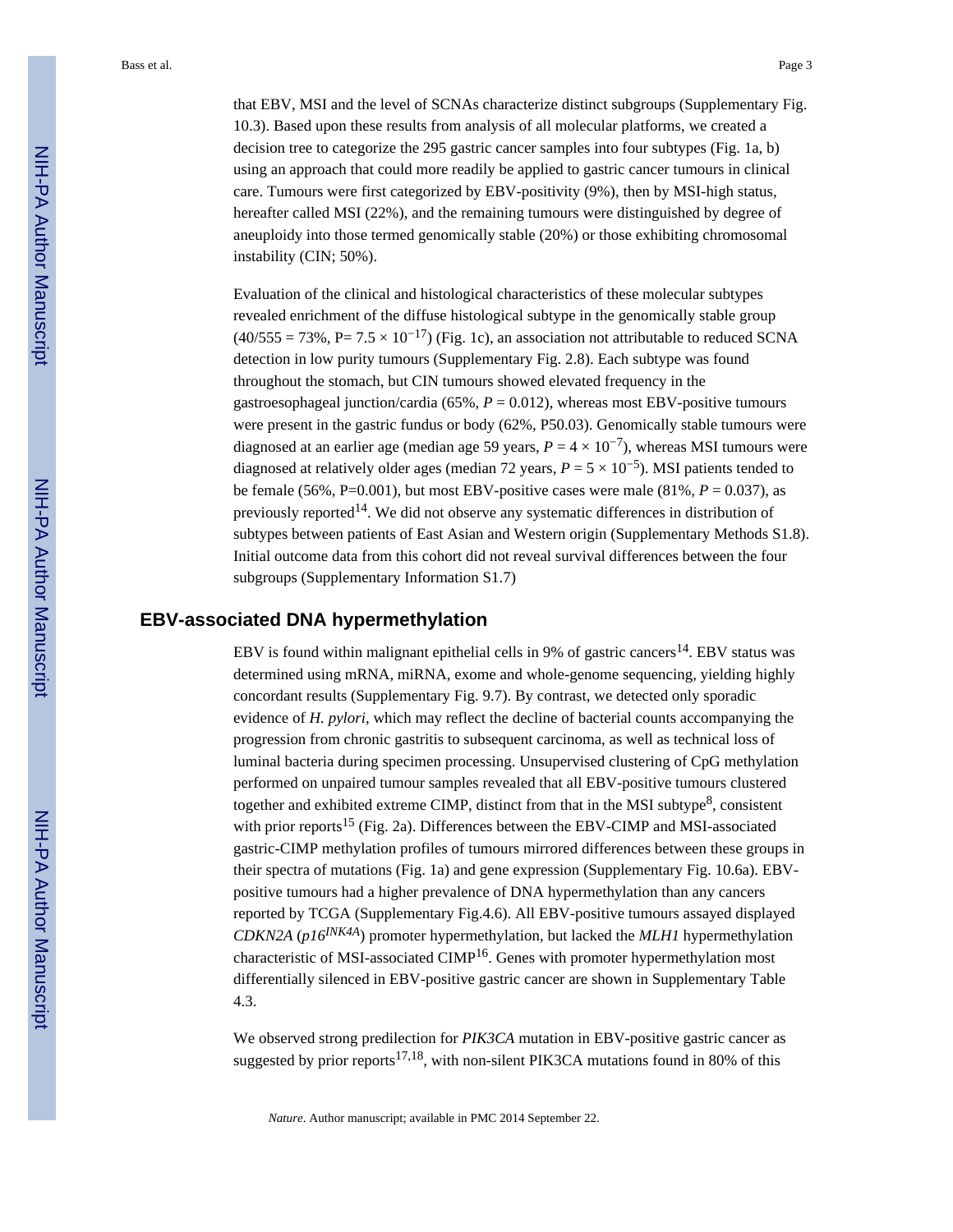subgroup ( $P = 9 \times 10^{-12}$ ), including 68% of cases with mutations at sites recurrent in this data set or in the COSMIC repository. In contrast, 3 to 42% of tumours in the other subtypes displayed *PIK3CA* mutations. PI(3)-kinase inhibition therefore warrants evaluation in EBVpositive gastric cancer. *PIK3CA* mutations were more dispersed in EBV-positive cancers, but localized in the kinase domain (exon 20) in EBV-negative cancers (Fig. 2b). The most highly transcribed EBV viral mRNAs and miRNAs fell within the BamH1A region of the viral genome (Supplementary Fig. 9.8) and showed similar expression patterns across tumours, as reported separately<sup>19</sup>.

# **Somatic genomic alterations**

To identify recurrently mutated genes, we analysed the 215 tumours with mutation rates below 11.4 mutations per megabase (Mb) (none of which were MSI-positive) separately from the 74 'hypermutated' tumours. Within the hypermutated tumours, we excluded from analysis 11 cases with a distinctly higher mutational burden above *67.7* mutations per Mb (including one tumour with an inactivating  $POLE$  mutation<sup>20,21</sup>) (Supplementary Information S3.2–3.3), because their large numbers of mutations unduly influence analysis. We used the MutSigCV<sup>22</sup> tool to define recurrent mutations in the 63 remaining hypermutated tumours by first evaluating only base substitution mutations, identifying 10 significantly mutated genes, including *TP53*, *KRAS*, *ARID1A*, *PIK3CA*, *ERBB3*, *PTEN* and *HLA-B* (Supplementary Table 3.5). We found *ERBB3* mutations in 16 of 63 tumours, with 13 of these tumours having mutations at recurrent sites or sites reported in COSMIC. MutSigCV analysis including insertions/deletions expanded the list of statistically significant mutated genes to 37, including *RNF43, B2M* and *NF1* (Supplementary Fig. 3.9). Similarly, HotNet analysis of genes mutated within MSI tumours revealed common alterations in major histocompatibility complex class I genes, including *B2M* and *HLA-B* (Supplementary Fig. 11.5–11.7). *B2M* mutations in colorectal cancers and melanoma result in loss of expression of HLA class 1 complexes<sup>23</sup>, suggesting these events benefit hypermutated tumours by reducing antigen presentation to the immune system.

Through MutSigCV analysis of the 215 non-hypermutated tumours, we identified 25 significantly mutated genes (Fig. 3). This gene list again included *TP53*, *ARID1A*, *KRAS*, *PIK3CA* and *RNF43*, but also genes in the β-catenin pathway (*APC* and *CTNNB1*), the TGFβ pathway (*SMAD4* and *SMAD2*), and *RASA1*, a negative regulator of RAS. *ERBB2*, a therapeutic target, was significantly mutated, with 10 of 15 mutations occurring at known hotspots; four cases had the S310F *ERBB2* mutation that is activating and drug-sensitive<sup>24</sup>.

In addition to *PIK3CA* mutations, EBV-positive tumours had frequent *ARID1A* (55%) and *BCOR* (23%) mutations and only rare *TP53* mutations. *BCOR*, encoding an anti-apoptotic protein, is also mutated in leukaemia<sup>25</sup> and medulloblastoma<sup>26</sup>. Among the CIN tumours, we observed *TP53* mutations in 71% of tumours. *CDH1* somatic mutations were enriched in the genomically stable subtype (37% of cases). *CDH1* germline mutations underlie hereditary diffuse gastric cancer (HDGC). However, germline analysis revealed only two *CDH1* polymorphisms, neither of which is known to be pathogenic. As in the EBV-subtype, inactivating *ARID1A* mutations were prevalent in the genomically stable subtype. We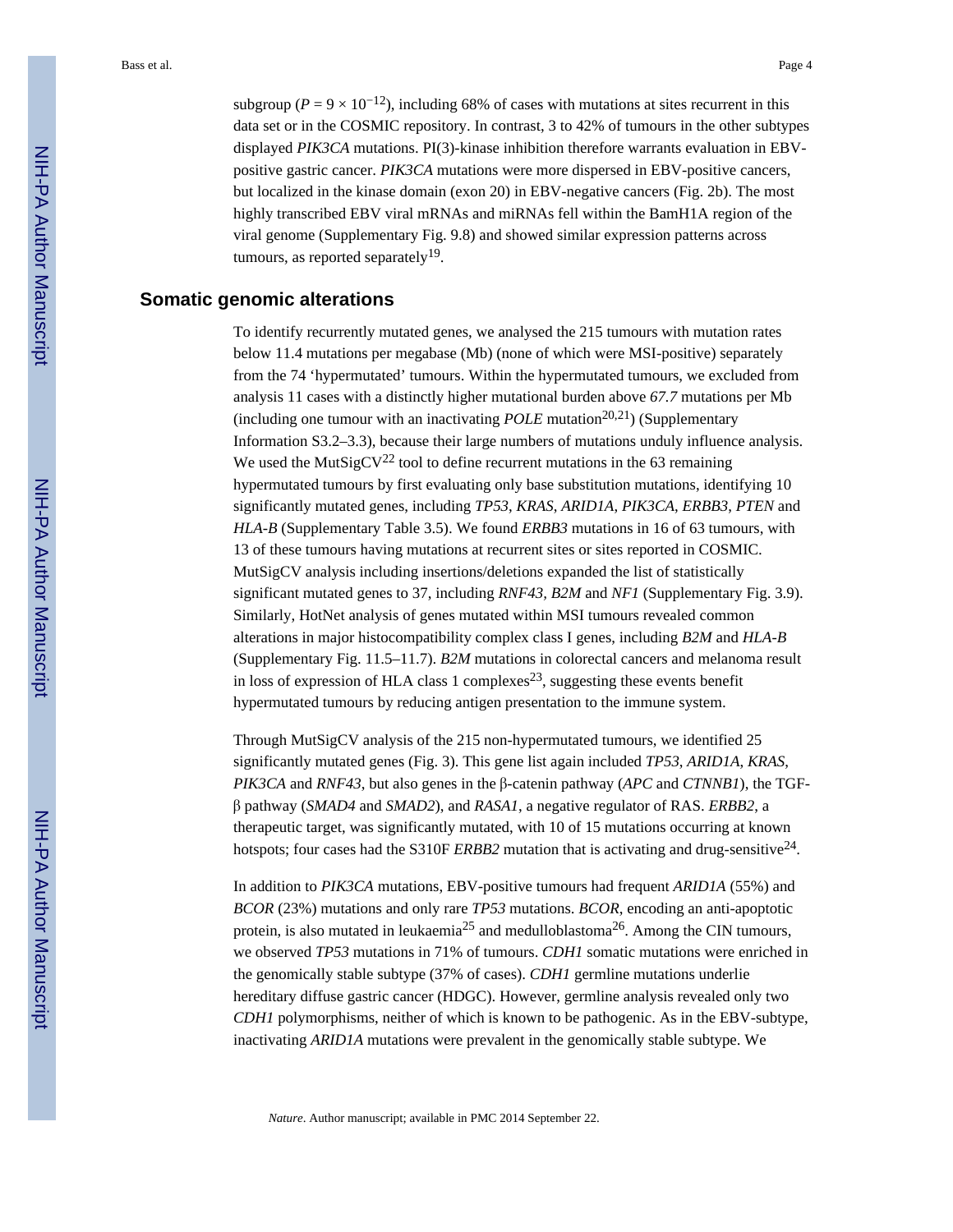identified mutations of *RHOA* almost exclusively in genomically stable tumours, as discussed below.

We analysed the patterns of base changes within gastric cancer tumours and noted elevated rates of C to T transitions at CpG dinucleotides. We observed an elevated rate of A to C transversions at the 3′ adenine of AA dinucleotides, especially at AAG trinucleotides, as reported in oesophageal adenocarcinoma<sup>27</sup>. The A to C transversions were prominent in CIN, EBV and genomically stable, but as previously observed<sup>27</sup>, not in MSI tumours (Supplementary Fig. 3.10).

We identified *RHOA* mutation in 16 cases, and these were enriched in the genomically stable subtype (15% of genomically stable cases,  $P = 0.0039$ ). RHOA, when in the active GTP-bound form, acts through a variety of effectors, including ROCK1, mDIA and Protein Kinase N, to control actin-myosin-dependent cell contractility and cellular motility<sup>28,29</sup> and to activate STAT3 to promote tumorigenesis<sup>30,31</sup>. *RHOA* mutations were clustered in two adjacent amino-terminal regions that are predicted to be at the interface of RHOA with ROCK1 and other effectors (Fig. 4a, b). *RHOA* mutations were not at sites analogous to oncogenic mutations in RAS-family GTPases. Although one case harboured a codon 17 mutation, we did not identify the dominant-negative G17V mutations noted in T-cell neoplasms<sup>32,33</sup>. Rather, the mutations found in this study may act to modulate signalling downstream of RHOA. Biochemical studies found that the RHOA Y42C mutation attenuated activation of Protein Kinase N, without abrogated activation of mDia or ROCK134. RHOA Y42, mutated in five tumours, corresponds to Y40 on HRAS, a residue which when mutated selectively reduces HRAS activation of RAF, but not other RAS effectors<sup>35</sup>. Given the role of RHOA in cell motility, modulation of RHOA may contribute to the disparate growth patterns and lack of cellular cohesion that are hallmarks of diffuse tumours.

Dysregulated RHO signalling was further implicated by the discovery of recurrent structural genomic alterations. Whole genome sequencing of 107 tumours revealed 5,696 structural rearrangements, including 74 predicted to produce in-frame gene fusions (Supplementary Information S3.7–3.8). *De novo* assembly of mRNA sequencing data confirmed 170 structural rearrangements (Supplementary Information S5.4a),including two cases with an interchromosomal translocation between *CLDN18* and *ARHGAP26* (*GRAF*). ARHGAP26 is a GTPase-activating protein (GAP) that facilitates conversion of RHO GTPases to the GDP state and has been implicated in enhancing cellular motility<sup>34</sup>. CLDN18 is a component of the tight junction adhesion structures<sup>36</sup>. RNA sequencing data from tumours without whole genome sequencing identified *CLDN18*–*ARHGAP26* fusions in 9 additional tumours, with two more cases showing *CLDN18* fusion to the homologous GAP encoded by *ARHGAP6* totalling 13 cases with these rearrangements (Supplementary Table 5.6).

The fusions linked exon5 of *CLDN18* toexon2 ( $n = 2$ ) of *ARHGAP6*, to exon 10 ( $n = 1$ ), or to exon 12 ( $n = 10$ ) of *ARHGAP26* (Fig. 4c). As these fusions occur downstream of the *CLDN18* exon 5 stop codon, they appeared unlikely to enable translation of fusion proteins. However, mRNA sequencing revealed a mature fusion transcript in which the *ARHGAP26* or *ARHGAP6* splice acceptor activates a cryptic splice site within exon 5 of *CLDN18*, before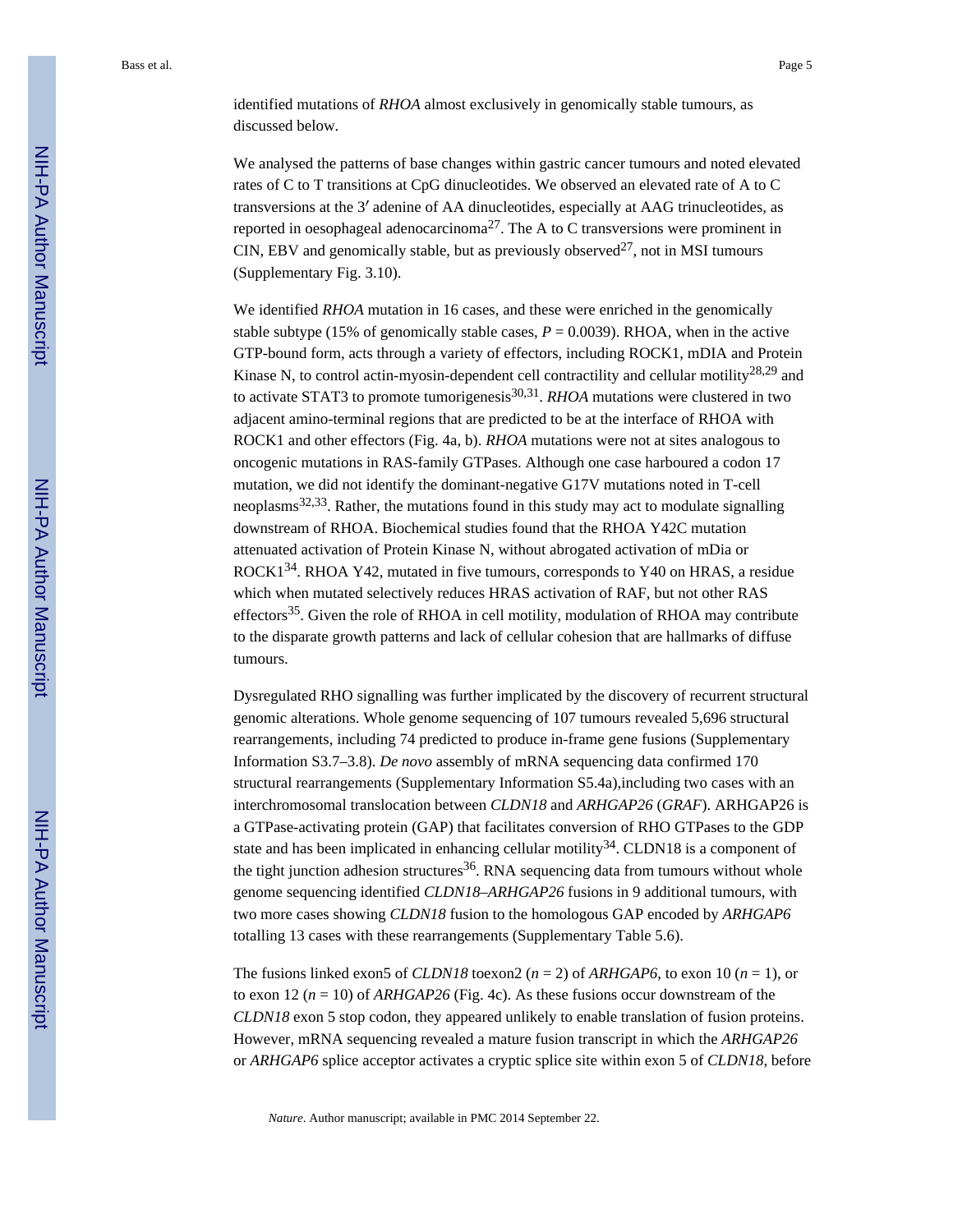the stop codon, yielding an inframe fusion predicted to maintain the transmembrane domains of CLDN18 while fusing a large segment of ARHGAP26 or ARHGAP6 to the cytoplasmic carboxy terminus of CLDN18. These chimaeric proteins retain the carboxy-terminal GAP domain of ARHGAP26/6, potentially affecting ARHGAP's regulation of RHOA and/or cell motility. Furthermore, these fusions may also disrupt wild-type CLDN18, impacting cellular adhesion. The *CLDN18*–*ARHGAP* fusions were mutually exclusive with *RHOA* mutations and were enriched in genomically stable tumours  $(62\%, P = 10^{-3})$  (Fig. 4d). Within the genomically stable subtype, 30% of cases had either *RHOA* or *CLDN18*–*ARHGAP* alterations. Evaluation of gene expression status in pathways putatively regulated by RHOA using the Paradigm-Shift algorithm predicted activation of RHOA-driven pathways (Supplementary Fig. 11.4a–c), suggesting that these genomic aberrations contribute to the invasive phenotype of diffuse gastric cancer.

SCNA analysis using GISTIC identified 30 focal amplifications, 45 focal deletions, and chromosome arms subject to frequent alteration (Supplementary Figs 2.3–2.9). Focal amplifications targeted oncogenes such as *ERBB2, CCNE1*, *KRAS*, *MYC*, *EGFR*, *CDK6*, *GATA4*, *GATA6* and *ZNF217*. Additionally, we saw amplification of the gene that encodes the gastric stem cell marker CD44 and a novel recurrent amplification at 9p24.1 at the locus containing *JAK2*, *CD274* and *PDCD1LG2. JAK2* encodes a receptor tyrosine kinase and potential therapeutic target. *CD274* and *PDCD1LG2* encode PD-L1 and PD-L2,immunosuppressant proteins currently being evaluated as targets to augment anti-tumour immune response. Notably, these 9p amplifications were enriched in the EBV subgroup (15% of tumours), consistent with studies showing elevated PD-L1expression in EBVpositive lymphoid cancers<sup>37,38</sup>. Evaluation of mRNA revealed elevated expression of *JAK2*, *PD-L1* and *PD-L2* in amplified cases (Supplementary Fig. 2.10). More broadly, PD-L1/2 expression was elevated in EBV-positive tumours, suggesting that PD-L1/2 antagonists and JAK2 inhibitors be tested in this subgroup. Focal deletions were identified at the loci of tumour suppressors such as *PTEN*, *SMAD4*, *CDKN2A* and *ARID1A*. Additional GISTIC analysis on the four molecular subtypes is detailed in Supplementary Figs 2.5–2.6.

### **Gene expression and proteomic analysis**

Our analysis of each of the expression platforms revealed four mRNA, five miRNA and three RPPA clusters (Supplementary Methods S5–S7). Some expression clusters are similar across platforms (Supplementary Methods S10) and/or have correspondence with specific molecular subtypes. For example, mRNA cluster 1, miRNA cluster 4 and RPPA cluster 1 have substantial overlap and are strongly associated with genomically stable tumours, both individually and as a group; the 34 cases with all three assignments were predominantly genomically stable (20/34,  $P = 2 \times 10^{-28}$ ). Similarly, mRNA cluster 3, miRNA cluster 2 and RPPA cluster 3 are similar and are associated with the MSI subtype as agroup( $12/22$ ,  $P = 5$ )  $\times$  10<sup>-24</sup>). However, absolute correspondence between expression clusters and molecular subtypes was not always seen. For example, RPPA cluster 3 showed moderate association with both MSI and EBV ( $P = 0.018$  and  $P = 0.038$ , respectively), and miRNA clusters each had similar proportions of CIN (no associations with *P* < 0.05). Overall, the expression data recapitulate features of the molecular classification, pointing to robustness of this taxonomy.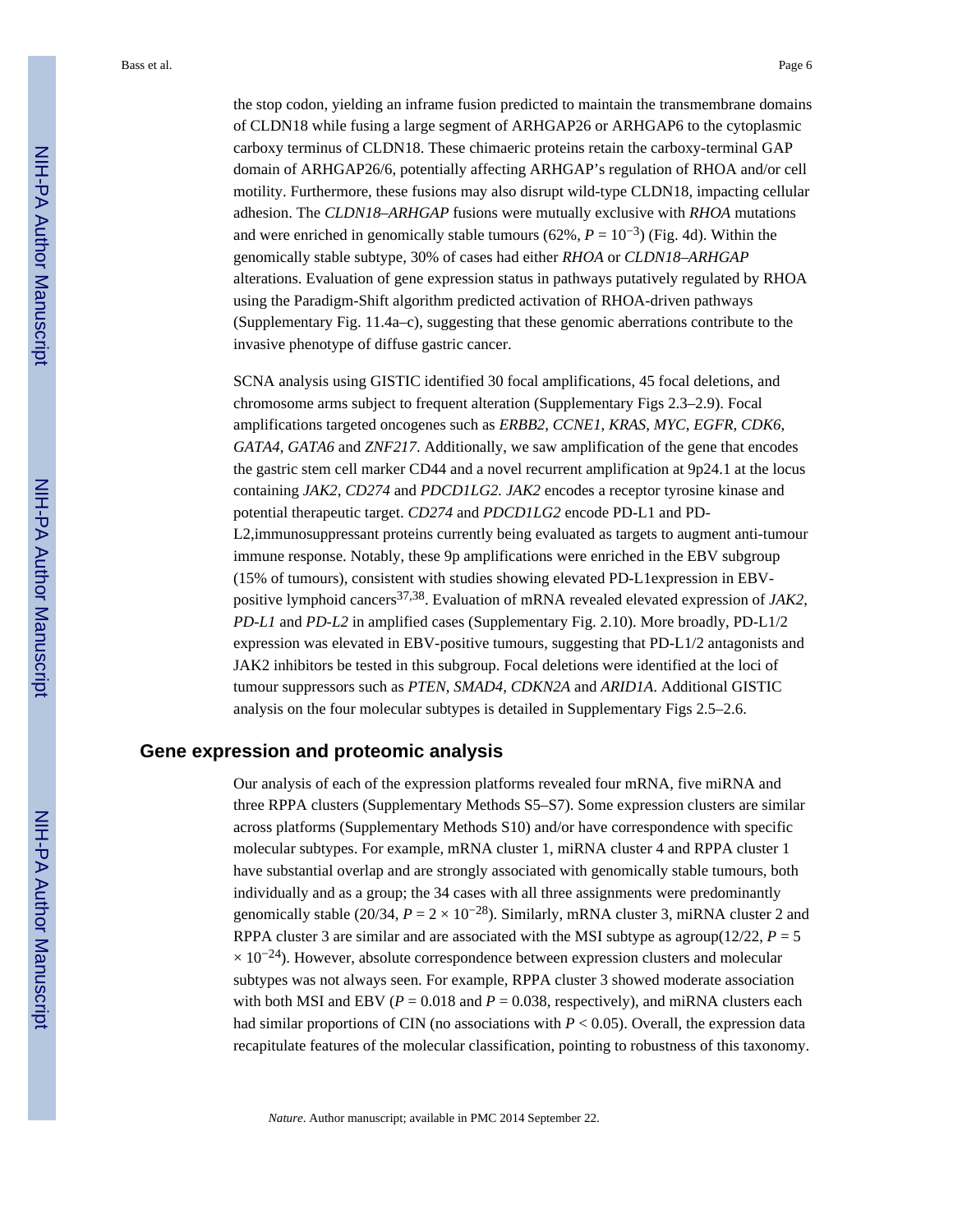We analysed mRNA sequence data for alternative splicing events, finding *MET* exon 2 skipping in 82 of 272 (30%) cases, associated with increased MET expression ( $P = 10^{-24}$ ). We also found novel variants of *MET* in which exons 18 and/or 19 were skipped (47/272; 17%; Supplementary Fig. 5.5). Intriguingly, the exons removed by these alterations encode regions of the kinase domain.

Through supervised analysis of RPPA data, we observed 45 proteins whose expression or phosphorylation was associated with the four molecular subtypes (Supplementary Fig. 7.2). Phosphorylation of EGFR (pY1068) was significantly elevated in the CIN subtype, consistent with amplification of *EGFR* within that subtype. We also found elevated expression of p53, consistent with frequent *TP53* mutation and aneuploidy in the CIN subtype.

# **Integrated pathway analysis**

We integrated SCNA and mutation data to characterize genomic alterations in known signalling pathways, including candidate therapeutic targets (Fig. 5a, b). We focused on alterations in receptor tyrosine kinases (RTKs) and RAS and PI(3)-kinase signalling. EBVpositive tumours contained *PIK3CA* mutations and recurrent *JAK2* and *ERBB2* amplifications. Although MSI cases generally lacked targetable amplifications, mutations in *PIK3CA*, *ERBB3*, *ERBB2* and *EGFR* were noted, with many mutations at 'hotspot' sites seen in other cancers (Supplementary Fig. 11.14). Absent from MSI gastric cancers were *BRAF* V600E mutations, commonly seen in MSI colorectal cancer<sup>39</sup>. Although the genomically stable subtype exhibited recurrent *RHOA* and *CLDN18* events, few other clear treatment targets were observed. In CIN tumours, we identified genomic amplifications of RTKs, many of which are amenable to blockade by therapeutics in current use or in development. Recurrent amplification of the gene encoding ligand VEGFA was notable given the gastric cancer activity of the VEGFR2 targeting antibody ramucirumab<sup>40</sup>. Additionally, frequent amplifications of cell cycle mediators (*CCNE1*, *CCND1* and *CDK6*) suggest the potential for therapeutic inhibition of cyclin-dependent kinases (Supplementary Fig. 11.15).

We compared expression within each subtype to that of the other subtypes, and to nonmalignant gastric tissue  $(n = 29)$  (Supplementary Fig. 11.2). We computed an aggregate score for each pathway of the NCI pathway interaction database $41$  and determined statistical significance by comparison with randomly generated pathways (Supplementary Methods S11). Hierarchical clustering of samples and pathways (Fig. 5c) revealed several notable patterns, including elevated expression of mitotic network components such as AURKA/B and E2F, targets of MYC activation, FOXM1 and PLK1 signalling and DNA damage response pathways across all subtypes, but to a lesser degree in genomically stable tumours. In contrast, the genomically stable subtype exhibited elevated expression of cell adhesion pathways, including the B1/B3 integrins, syndecan-1 mediated signalling, and angiogenesisrelated pathways. These results suggest additional candidate therapeutic targets, including the aurora kinases (AURKA/B) and Polo-like (PLK) family members. The strength of IL-12 mediated signalling signatures in EBV-positive tumours suggests a robust immune cell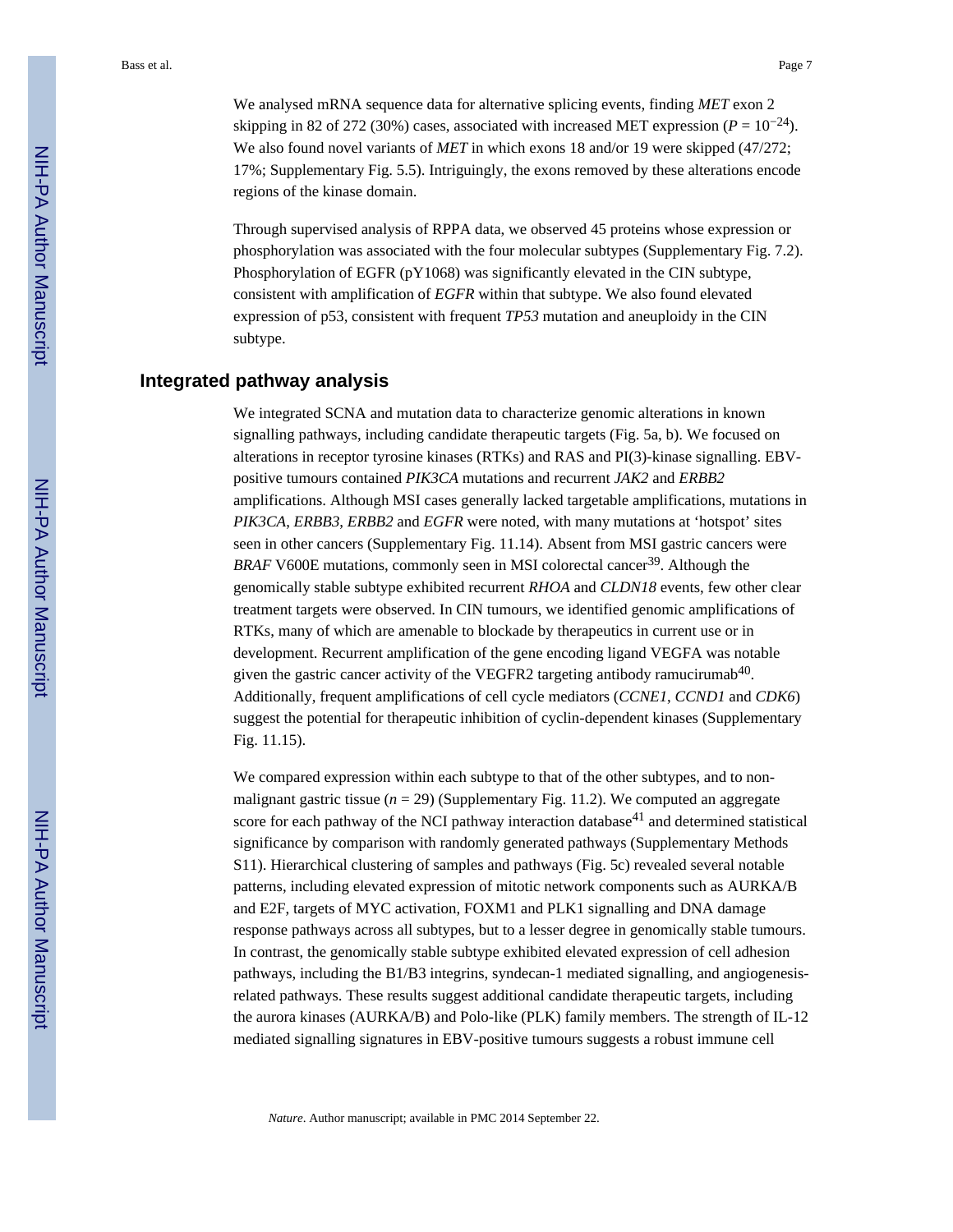presence. When coupled with evidence of PD-L1/2 overexpression, this finding adds rationale for testing immune checkpoint inhibitors in EBV-positive gastric cancer.

## **Discussion**

Through this study of the molecular and genomic basis of gastric cancer, we describe a molecular classification (Fig. 6) that defines four major genomic subtypes of gastric cancer: EBV-infected tumours; MSI tumours; genomically stable tumours; and chromosomally unstable tumours. This classification may serveasa valuable adjunct to histopathology. Importantly, these molecular subtypes showed distinct salient genomic features, providing a guide to targeted agents that should be evaluated in clinical trials for distinct populations of gastric cancer patients. Through existing testing for MSI and EBV and the use of emerging genomic assays that query focused gene sets for mutations and amplifications, the classification system developed through this study can be applied to new gastric cancer cases. We hope these results will facilitate the development of clinical trials to explore therapies in defined sets of patients, ultimately improving survival from this deadly disease.

# **METHODS SUMMARY**

Fresh frozen gastric adenocarcinoma and matched germline DNA samples were obtained from 295 patients under IRB approved protocols. Genomic material and (when available) protein were subjected to single nucleotide polymorphism array somatic copy-number analysis, whole-exome sequencing, mRNA sequencing, miRNA sequencing, array-based DNA methylation profiling and reverse-phase protein arrays. A subset of samples was subjected to whole-genome sequencing. Initial analysis centred on the development of a classification scheme for gastric cancer. Subsequent analysis identified key features from each of the genomic/molecular platforms, looking both for features found across gastric cancer and those characteristic of individual gastric cancer subtypes. Primary and processed data are deposited at the Data Coordinating Center [\(https://tcga-data.nci.nih.gov/tcga/](https://tcga-data.nci.nih.gov/tcga/tcgaDownload.jsp) [tcgaDownload.jsp](https://tcga-data.nci.nih.gov/tcga/tcgaDownload.jsp)); primary sequence files are deposited in CGHub ([https://](https://cghub.ucsc.edu/) [cghub.ucsc.edu/](https://cghub.ucsc.edu/)). Sample lists, and supporting data can be found at ([https://tcga](https://tcga-data.nci.nih.gov/docs/publications/stad_2014/)[data.nci.nih.gov/docs/publications/stad\\_2014/\)](https://tcga-data.nci.nih.gov/docs/publications/stad_2014/).

## **Supplementary Material**

Refer to Web version on PubMed Central for supplementary material.

# **Authors**

Adam J. Bass<sup>1</sup>, Vesteinn Thorsson<sup>2</sup>, Ilya Shmulevich<sup>2</sup>, Sheila M. Reynolds<sup>2</sup>, Michael Miller<sup>2</sup>, Brady Bernard<sup>2</sup>, Toshinori Hinoue<sup>3</sup>, Peter W. Laird<sup>3</sup>, Christina Curtis<sup>4</sup>, Hui Shen<sup>3</sup>, Daniel J. Weisenberger<sup>3</sup>, Nikolaus Schultz<sup>5</sup>, Ronglai Shen<sup>6</sup>, Nils Weinhold<sup>5</sup>, David P. Kelsen<sup>7</sup>, Reanne Bowlby<sup>8</sup>, Andy Chu<sup>8</sup>, Katayoon Kasaian<sup>8</sup>, Andrew J. Mungall<sup>8</sup>, A. Gordon Robertson<sup>8</sup>, Payal Sipahimalani<sup>8</sup>, Andrew Cherniack9, Gad Getz9, Yingchun Liu9, Michael S. Noble9, Chandra Pedamallu9, Carrie Sougnez<sup>9</sup>, Amaro Taylor-Weiner<sup>9</sup>, Rehan Akbani<sup>10</sup>, Ju-Seog Lee<sup>10</sup>, Wenbin Liu<sup>10</sup>, Gordon B. Mills<sup>11</sup>, Da Yang<sup>12</sup>, Wei Zhang<sup>12</sup>, Angeliki Pantazi<sup>13</sup>, Michael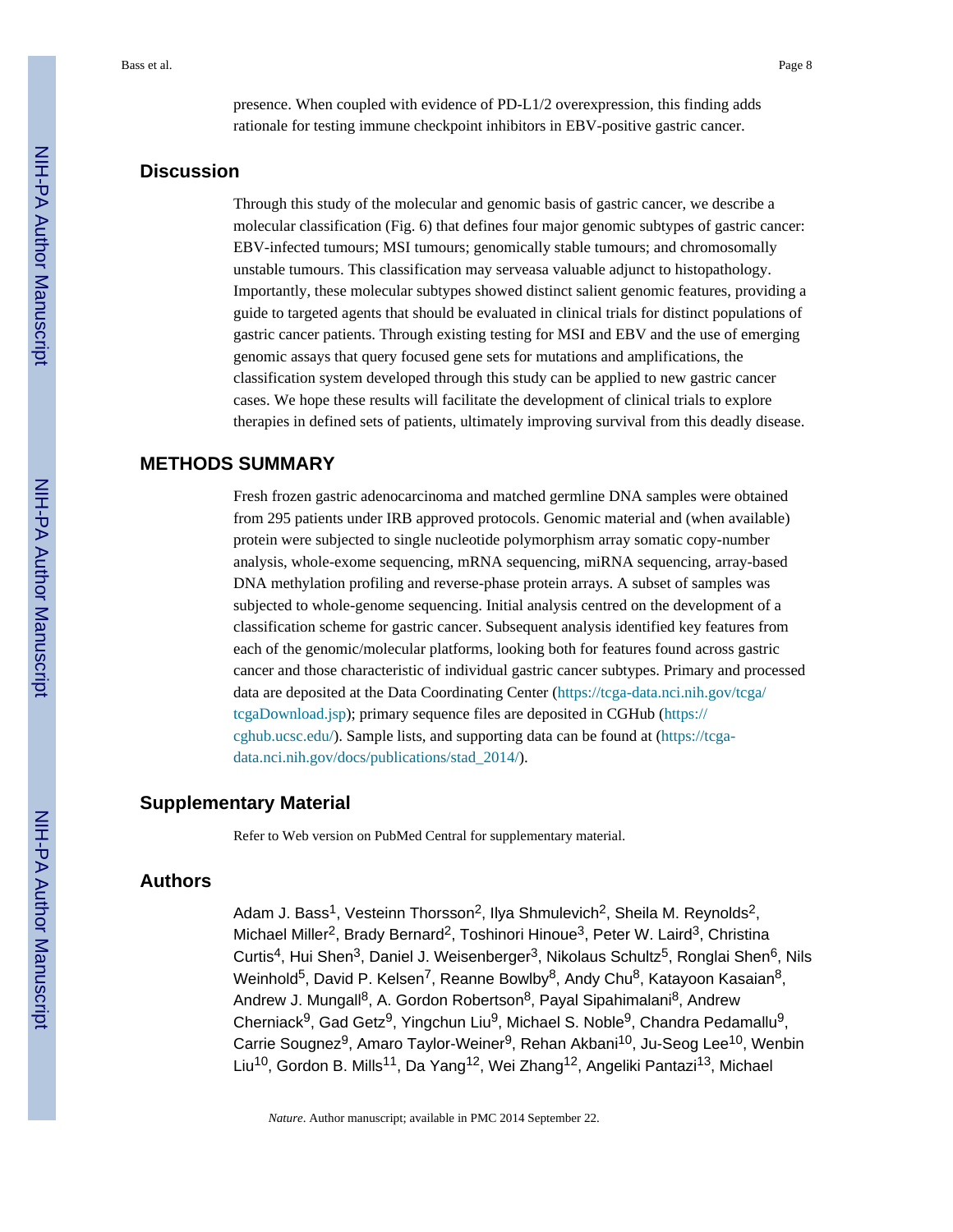Parfenov<sup>13</sup>, Margaret Gulley<sup>14</sup>, M. Blanca Piazuelo<sup>15</sup>, Barbara G. Schneider<sup>15</sup>, Jihun Kim<sup>16</sup>, Alex Boussioutas<sup>17</sup>, Margi Sheth<sup>18</sup>, John A. Demchok<sup>18</sup>, Charles S. Rabkin<sup>19</sup>, Joseph E. Willis<sup>20</sup>, Sam Ng<sup>21</sup>, Katherine Garman<sup>22</sup>, David G. Beer<sup>23</sup>, Ariun Pennathur<sup>24</sup>, Benjamin J. Raphael<sup>25</sup>, Hsin-Ta Wu<sup>25</sup>, Robert Odze<sup>26</sup>, Hark K. Kim27, Jay Bowen28, Kristen M. Leraas28, Tara M. Lichtenberg28, Stephanie Weaver<sup>28</sup>, Michael McLellan<sup>29</sup>, Maciej Wiznerowicz<sup>30</sup>, Ryo Sakai<sup>31</sup>, Gad Getz<sup>9</sup>, Carrie Sougnez<sup>9</sup>, Michael S. Lawrence<sup>9</sup>, Kristian Cibulskis<sup>9</sup>, Lee Lichtenstein<sup>9</sup>, Sheila Fisher<sup>9</sup>, Stacey B. Gabriel<sup>9</sup>, Eric S. Lander<sup>9</sup>, Li Ding<sup>29</sup>, Beifang Niu<sup>29</sup>, Adrian Ally<sup>8</sup>, Miruna Balasundaram<sup>8</sup>, Inanc Birol<sup>8</sup>, Reanne Bowlby<sup>8</sup>, Denise Brooks<sup>8</sup>, Yaron S. N. Butterfield<sup>8</sup>, Rebecca Carlsen<sup>8</sup>, Andy Chu<sup>8</sup>, Justin Chu<sup>8</sup>, Eric Chuah<sup>8</sup>, Hye-Jung E. Chun<sup>8</sup>, Amanda Clarke<sup>8</sup>, Noreen Dhalla<sup>8</sup>, Ranabir Guin<sup>8</sup>, Robert A. Holt<sup>8</sup>, Steven J.M. Jones<sup>8</sup>, Katayoon Kasaian<sup>8</sup>, Darlene Lee<sup>8</sup>, Haiyan A. Li<sup>8</sup>, Emilia Lim<sup>8</sup>, Yussanne Ma<sup>8</sup>, Marco A. Marra<sup>8</sup>, Michael Mayo<sup>8</sup>, Richard A. Moore<sup>8</sup>, Andrew J. Mungall<sup>8</sup>, Karen L. Mungall<sup>8</sup>, Ka Ming Nip<sup>8</sup>, A. Gordon Robertson<sup>8</sup>, Jacqueline E. Schein<sup>8</sup>, Payal Sipahimalani<sup>8</sup>, Angela Tam<sup>8</sup>, Nina Thiessen<sup>8</sup>, Rameen Beroukhim<sup>9</sup>, Scott L. Carter<sup>9</sup>, Andrew D. Cherniack<sup>9</sup>, Juok Cho<sup>9</sup>, Kristian Cibulskis<sup>9</sup>, Daniel DiCara<sup>9</sup>, Scott Frazer<sup>9</sup>, Sheila Fisher<sup>9</sup>, Stacey B. Gabriel<sup>9</sup>, Nils Gehlenborg<sup>9</sup>, David I. Heiman<sup>9</sup>, Joonil Jung<sup>9</sup>, Jaegil Kim<sup>9</sup>, Eric S. Lander<sup>9</sup>, Michael S. Lawrence<sup>9</sup>, Lee Lichtenstein<sup>9</sup>, Pei Lin<sup>9</sup>, Matthew Meyerson<sup>9</sup>, Akinyemi I. Ojesina<sup>9</sup>, Chandra Sekhar Pedamallu<sup>9</sup>, Gordon Saksena<sup>9</sup>, Steven E. Schumacher<sup>9</sup>, Carrie Sougnez<sup>9</sup>, Petar Stojanov<sup>9</sup>, Barbara Tabak<sup>9</sup>, Amaro Taylor-Weiner<sup>9</sup>, Doug Voet<sup>9</sup>, Mara Rosenberg<sup>9</sup>, Travis I. Zack<sup>9</sup>, Hailei Zhang<sup>9</sup>, Lihua Zou<sup>9</sup>, Alexei Protopopov<sup>32</sup>, Netty Santoso<sup>13</sup>, Michael Parfenov<sup>13</sup>, Semin Lee<sup>33</sup>, Jianhua Zhang<sup>32</sup>, Harshad S. Mahadeshwar<sup>32</sup>, Jiabin Tang<sup>32</sup>, Xiaojia Ren<sup>13</sup>, Sahil Seth<sup>32</sup>, Lixing Yang<sup>33</sup>, Andrew W. Xu<sup>33</sup>, Xingzhi Song<sup>32</sup>, Angeliki Pantazi<sup>13</sup>, Ruibin Xi<sup>33</sup>, Christopher A. Bristow<sup>32</sup>, Angela Hadjipanayis<sup>13</sup>, Jonathan Seidman<sup>13</sup>, Lynda Chin<sup>32</sup>, Peter J. Park<sup>33</sup>, Raju Kucherlapati<sup>13</sup>, Rehan Akbani<sup>10</sup>, Shiyun Ling<sup>10</sup>, Wenbin Liu<sup>10</sup>, Arvind Rao<sup>10</sup>, John N. Weinstein<sup>10</sup>, Sang-Bae Kim<sup>11</sup>, Ju-Seog Lee<sup>11</sup>, Yiling Lu<sup>11</sup>, Gordon Mills<sup>11</sup>, Peter W. Laird<sup>3</sup>, Toshinori Hinoue<sup>3</sup>, Daniel J. Weisenberger<sup>3</sup>, Moiz S. Bootwalla<sup>3</sup>, Phillip H. Lai<sup>3</sup>, Hui Shen<sup>3</sup>, Timothy Triche Jr<sup>3</sup>, David J. Van Den Berg<sup>3</sup>, Stephen B. Baylin<sup>34</sup>, James G. Herman<sup>34</sup>, Gad Getz<sup>9</sup>, Lynda Chin<sup>32</sup>, Yingchun Liu<sup>9</sup>, Bradley A. Murray<sup>9</sup>, Michael S. Noble<sup>9</sup>, B. Arman Askoy<sup>5</sup>, Giovanni Ciriello<sup>5</sup>, Gideon Dresdner<sup>5</sup>, Jianjiong Gao<sup>5</sup>, Benjamin Gross<sup>5</sup>, Anders Jacobsen<sup>5</sup>, William Lee<sup>5</sup>, Ricardo Ramirez<sup>5</sup>, Chris Sander<sup>5</sup>, Nikolaus Schultz<sup>5</sup>, Yasin Senbabaoglu<sup>5</sup>, Rileen Sinha<sup>5</sup>, S. Onur Sumer<sup>5</sup>, Yichao Sun<sup>5</sup>, Nils Weinhold<sup>5</sup>, Vésteinn Thorsson<sup>2</sup>, Brady Bernard<sup>2</sup>, Lisa Iype<sup>2</sup>, Roger W. Kramer<sup>2</sup>, Richard Kreisberg<sup>2</sup>, Michael Miller<sup>2</sup>, Sheila M. Reynolds<sup>2</sup>, Hector Rovira<sup>2</sup>, Natalie Tasman<sup>2</sup>, Ilya Shmulevich<sup>2</sup>, Santa Cruz Sam Ng<sup>21</sup>, David Haussler<sup>21</sup>, Josh M. Stuart<sup>21</sup>, Rehan Akbani<sup>10</sup>, Shiyun Ling<sup>10</sup>, Wenbin Liu<sup>10</sup>, Arvind Rao<sup>10</sup>, John N. Weinstein<sup>10</sup>, Roeland G.W. Verhaak<sup>32</sup>, Gordon B. Mills<sup>11</sup>, Mark D. M. Leiserson<sup>25</sup>, Benjamin J. Raphael<sup>25</sup>, Hsin-Ta Wu<sup>25</sup>, Barry S. Taylor<sup>35</sup>, Aaron D. Black<sup>28</sup>, Jay Bowen<sup>28</sup>, Julie Ann Carney<sup>28</sup>, Julie M. Gastier-Foster<sup>28</sup>, Carmen Helsel<sup>28</sup>, Kristen M. Leraas<sup>28</sup>, Tara M. Lichtenberg<sup>28</sup>, Cynthia McAllister<sup>28</sup>, Nilsa C. Ramirez<sup>28</sup>, Teresa R. Tabler<sup>28</sup>, Lisa Wise<sup>28</sup>, Erik Zmuda28, Robert Penny36, Daniel Crain36, Johanna Gardner36, Kevin Lau36, Erin Curely<sup>36</sup>, David Mallery<sup>36</sup>, Scott Morris<sup>36</sup>, Joseph Paulauskis<sup>36</sup>, Troy Shelton<sup>36</sup>,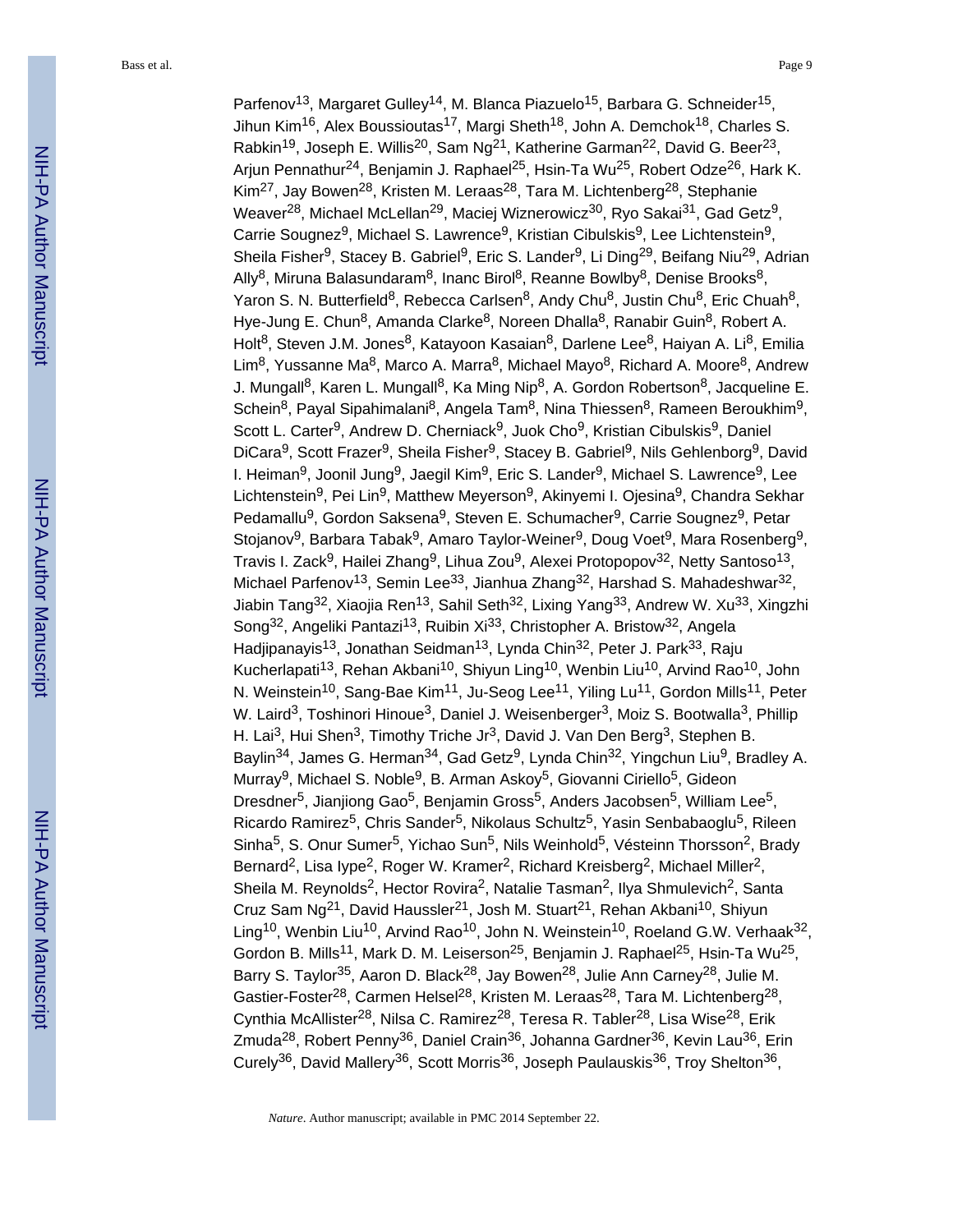Candace Shelton<sup>36</sup>, Mark Sherman<sup>36</sup>, Christopher Benz<sup>37</sup>, Jae-Hyuk Lee<sup>38</sup>, Konstantin Fedosenko<sup>39</sup>, Georgy Manikhas<sup>39</sup>, Olga Potapova<sup>40</sup>, Olga Voronina<sup>40</sup>, Smitry Belyaev<sup>40</sup>, Oleg Dolzhansky<sup>40</sup>, W. Kimryn Rathmell<sup>41</sup>, Jakub Brzezinski<sup>30</sup>, Matthew Ibbs<sup>30</sup>, Konstanty Korski<sup>30</sup>, Witold Kycler<sup>30</sup>, Radoslaw Ła inak<sup>30</sup>, Ewa Leporowska<sup>30</sup>, Andrzej Mackiewicz<sup>30</sup>, Dawid Murawa<sup>30</sup>, Pawel Murawa<sup>30</sup>, Arkadiusz Spychała<sup>30</sup>, Wiktoria M. Suchorska<sup>30</sup>, Honorata Tatka<sup>30</sup>, Marek Teresiak<sup>30</sup>, Maciej Wiznerowicz<sup>30</sup>, Raafat Abdel-Misih<sup>42</sup>, Joseph Bennett<sup>42</sup>, Jennifer Brown<sup>42</sup>, Mary Iacocca<sup>42</sup>, Brenda Rabeno<sup>42</sup>, Sun-Young Kwon<sup>43</sup>, Robert Penny<sup>36</sup>, Johanna Gardner<sup>36</sup>, Ariane Kemkes<sup>36</sup>, David Mallery<sup>36</sup>, Scott Morris<sup>36</sup>, Troy Shelton<sup>36</sup>, Candace Shelton<sup>36</sup>, Erin Curley<sup>36</sup>, Iakovina Alexopoulou<sup>44</sup>, Jay Engel<sup>45</sup>, John Bartlett<sup>46</sup>, Monique Albert<sup>46</sup>, Do-Youn Park<sup>47</sup>, Rajiv Dhir<sup>24</sup>, James Luketich<sup>24</sup>, Rodney Landreneau<sup>24</sup>, Yelena Y. Janjigian<sup>7</sup>, David P. Kelsen<sup>7</sup>, Eunjung Cho<sup>48</sup>, Marc Ladanyi<sup>48</sup>, Laura Tang<sup>48</sup>, Shannon J. McCall<sup>49</sup>, Young S. Park<sup>16</sup>, Jae-Ho Cheong<sup>50</sup>, Jaffer Ajani<sup>51</sup>, M. Constanza Camargo<sup>19</sup>, Shelley Alonso<sup>52</sup>, Brenda Ayala<sup>52</sup>, Mark A. Jensen<sup>52</sup>, Todd Pihl<sup>52</sup>, Rohini Raman<sup>52</sup>, Jessica Walton<sup>52</sup>, Yunhu Wan<sup>52</sup>, John A. Demchok<sup>18</sup>, Greg Eley<sup>18</sup>, Kenna R. Mills Shaw<sup>18</sup>, Margi Sheth<sup>18</sup>, Roy Tarnuzzer<sup>18</sup>, Zhining Wang<sup>18</sup>, Liming Yang<sup>18</sup>, Jean Claude Zenklusen<sup>18</sup>, Tanja Davidsen<sup>53</sup>, Carolyn M. Hutter<sup>54</sup>, Heidi J. Sofia<sup>54</sup>, Robert Burton<sup>55</sup>, Sudha Chudamani<sup>55</sup>, and Jia Liu<sup>55</sup>

# **Affiliations**

<sup>1</sup>Department of Medical Oncology and the Center for Cancer Genome Discovery, Dana-Farber Cancer Institute, Boston, Massachusetts 02215, USA <sup>2</sup>Institute for Systems Biology, Seattle, Washington 98109, USA <sup>3</sup>USC Epigenome Center, University of Southern California, Los Angeles, California 90033, USA <sup>4</sup>University of Southern California, Department of Preventive Medicine, USC/Norris Comprehensive Cancer Center, Los Angeles, California 90033, USA <sup>5</sup>Computational Biology Center, Memorial Sloan-Kettering Cancer Center, New York, New York 10065, USA <sup>6</sup>Department of Epidemiology and Biostatistics, Memorial Sloan-Kettering Cancer Center, New York, New York 10065, USA <sup>7</sup>Department of Medicine, Memorial Sloan-Kettering Cancer Center, 1275 York Avenue, New York, New York 10021, USA <sup>8</sup>Canada's Michael Smith Genome Sciences Centre, BC Cancer Agency, Vancouver, BC V5Z 4S6, Canada <sup>9</sup>The Eli and Edythe L. Broad Institute, Cambridge, Massachusetts 02142, USA <sup>10</sup>Department of Bioinformatics and Computational Biology, University of Texas MD Anderson Cancer Center, Houston, Texas 77030, USA <sup>11</sup>Department of Systems Biology, University of Texas MD Anderson Cancer Center, Houston, Texas 77030, USA <sup>12</sup>Department of Pathology, University of Texas MD Anderson Cancer Center, Texas 77030, USA <sup>13</sup>Department of Medicine, Harvard Medical School, Boston, Massachusetts 02215, USA <sup>14</sup>Department of Pathology and Laboratory Medicine, University of North Carolina-Chapel Hill, Chapel Hill, Chapel Hill, North Carolina 27599, USA <sup>15</sup>Department of Medicine, Vanderbilt University Medical Center, 2215 Garland Avenue, Nashville, Tennessee 37232, USA <sup>16</sup>Department of Pathology, University of Ulsan College of Medicine, Asan Medical Center, Seoul, 138-736, South Korea <sup>17</sup>Sir Peter MacCallum Cancer Department of Oncology, University of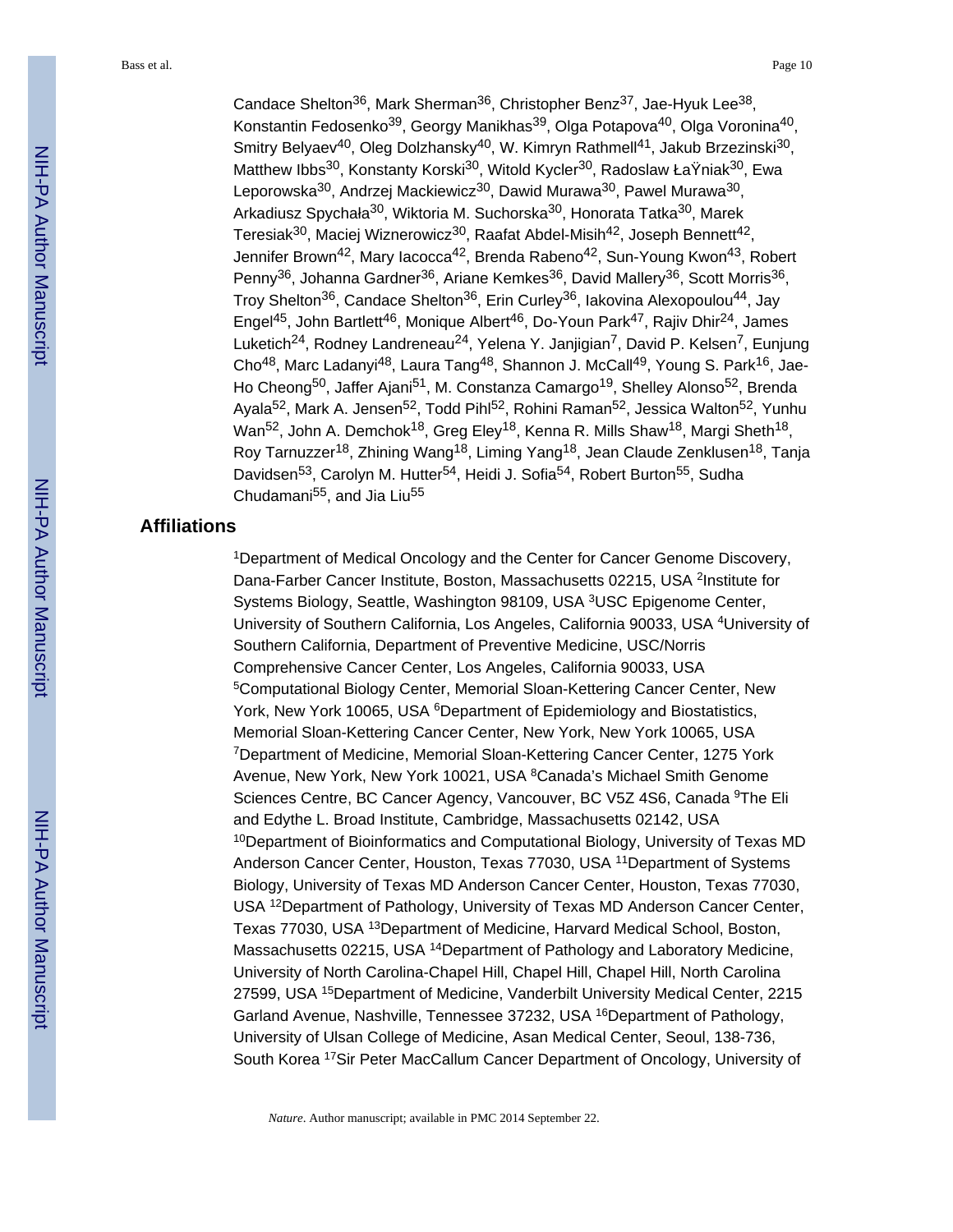Melbourne, East Melbourne 3002, Australia<sup>18</sup>National Cancer Institute, Bethesda, Maryland 20892, USA <sup>19</sup>Division of Cancer Epidemiology and Genetics, National Cancer Institute, Bethesda, Maryland 20892, USA <sup>20</sup>Department of Pathology, Case Western Reserve University, Cleveland, Ohio 44106, USA <sup>21</sup>Department of Biomolecular Engineering and Center for Biomolecular Science and Engineering, University of California-Santa Cruz, Santa Cruz, California 95064, USA <sup>22</sup>Division of Gastroenterology, Department of Medicine, Duke University, Durham, North Carolina 27710, USA <sup>23</sup>Department of Thoracic Surgery, University of Michigan Cancer Center, Ann Arbor, Michigan 48109, USA <sup>24</sup>University of Pittsburgh, Pittsburgh, Pennsylvania 15213, USA <sup>25</sup>Department of Computer Science & Center for Computational Molecular Biology, Brown University, 115 Waterman Street, Providence, Rhode Island 02912, USA <sup>26</sup>Department of Pathology, Brigham and Women's Hospital, 75 Francis Street, Boston, Massachusetts 02115, USA <sup>27</sup>National Cancer Center, Goyang, 410-769, Republic of Korea <sup>28</sup>The Research Institute at Nationwide Children's Hospital, Columbus, Ohio 43205, USA 29The Genome Institute, Washington University, St Louis, Missouri 63108, USA <sup>30</sup>Greater Poland Cancer Centre, Garbary, 15, 61-866, Poznan, Poland <sup>31</sup>KU Leuven, Department of Electrical Engineering-ESAT (STADIUS), Leuven, Belgium <sup>32</sup>Institute for Applied Cancer Science, Department of Genomic Medicine, University of Texas MD Anderson Cancer Center, Houston, Texas 77054, USA <sup>33</sup>The Center for Biomedical Informatics, Harvard Medical School, Boston, Massachusetts 02115, USA <sup>34</sup>Cancer Biology Division, Johns Hopkins University, Baltimore, Maryland 21231, USA <sup>35</sup>Helen Diller Family Comprehensive Cancer Center, University of California-San Francisco, San Francisco, California 94143-0128, USA <sup>36</sup>International Genomics Consortium, Phoenix, Arizona 85004, USA <sup>37</sup>Buck Institute for Research on Aging, Novato,California 94945, USA <sup>38</sup>Chonnam National University Medical School, Gwangju, 501-746, Republic of Korea <sup>39</sup>City Clinical Oncology Dispensary, Saint Petersburg 198255, Russia <sup>40</sup>Cureline, Inc., South San Francisco, California 94080, USA <sup>41</sup>Departments of Medicine and Genetics, University of North Carolina at Chapel Hill, Chapel Hill, North Carolina 27599, USA <sup>42</sup>Helen F. Graham Cancer Center & Research Institute, Christiana Care Health System, Newark, Delaware 19713, USA <sup>43</sup>Keimyung University School of Medicine, Daegu, 700-712, Republic of Korea <sup>44</sup>Ontario Tumour Bank - Hamilton site, St. Joseph's Healthcare Hamilton, Hamilton, Ontario L8N 3Z5, Canada <sup>45</sup>Ontario Tumour Bank – Kingston site, Kingston General Hospital, Kingston, Ontario K7L 5H6, Canada <sup>46</sup>Ontario Tumour Bank, Ontario Institute for Cancer Research, Toronto, Ontario M5G 0A3, Canada <sup>47</sup>Pusan National University Hospital, Busan, 602–739, Republic of Korea <sup>48</sup>Department of Pathology, Memorial Sloan-Kettering Cancer Center, New York, New York 10065, USA <sup>49</sup>Department of Pathology, Duke University, Durham, North Carolina 27710, USA <sup>50</sup>Department of Surgery, Yonsei University College of Medicine, Seoul, 120–752, Republic of Korea <sup>51</sup>Department of Gastrointestinal Medical Oncology, University of Texas MD Anderson Cancer Center, Houston, Texas 77030, USA <sup>52</sup>SRA International, Fairfax, Virginia 22033, USA <sup>53</sup>Center for Biomedical Informatics and Information Technology, National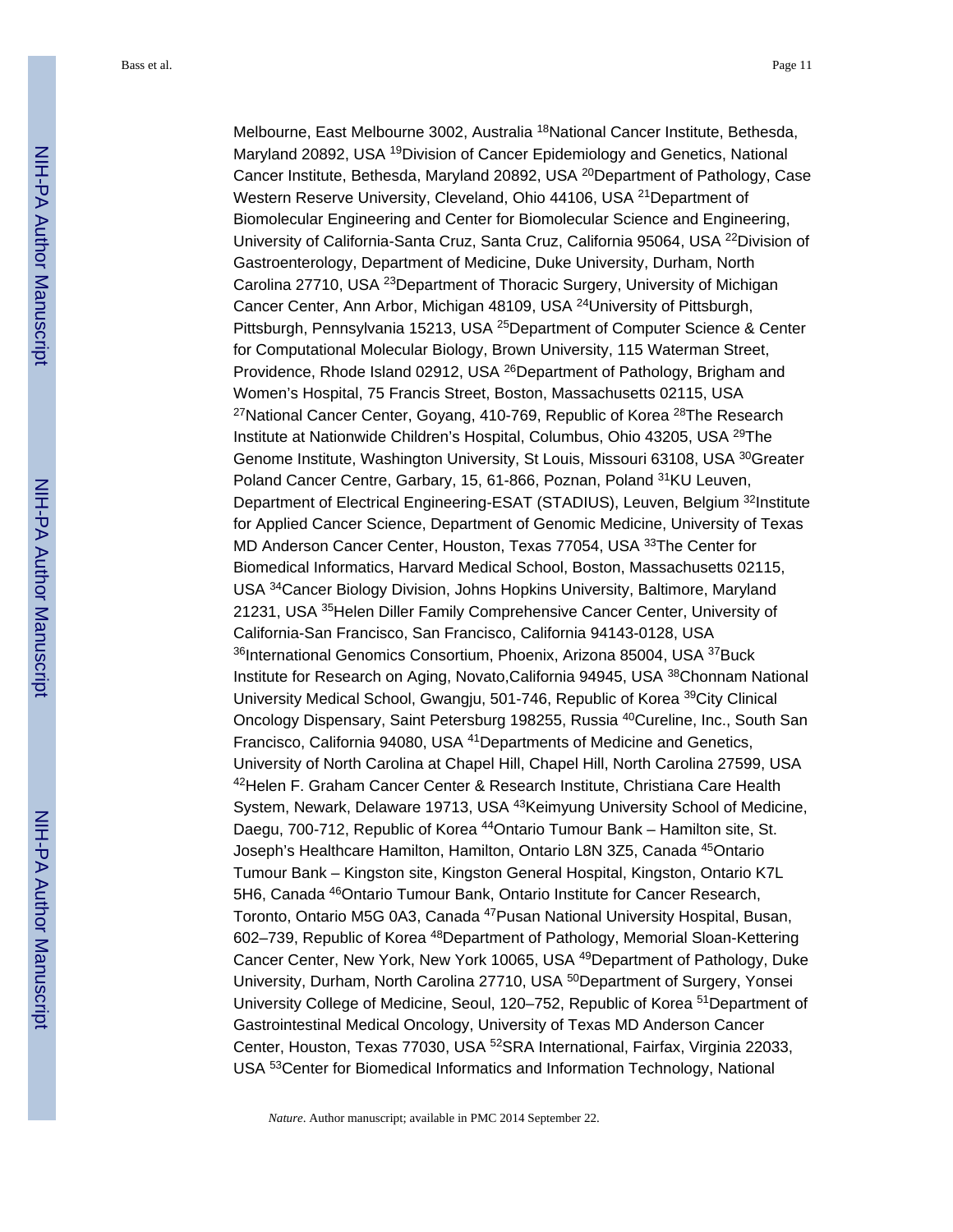Cancer Institute, Rockville, Maryland 20850, USA <sup>54</sup>National Human Genome Research Institute, Bethesda, Maryland 20892, USA <sup>55</sup>SAIC-Frederick, Inc., Frederick, Maryland 21702, USA

## **Acknowledgments**

We are grateful to all the patients and families who contributed to this study and to C. Gunter and J. Weinstein for scientific editing, to M. Sheth for administrative support and to L. Omberg for support with the Sage Bionetworks Synapse platform. This work was supported by the Intramural Research Program and the following grants from the United States National Institutes of Health: 5U24CA143799, 5U24CA143835, 5U24CA143840, 5U24CA143843, 5U24CA143845, 5U24CA143848, 5U24CA143858, 5U24CA143866, 5U24CA143867, 5U24CA143882, 5U24CA143883, 5U24CA144025, U54HG003067, U54HG003079, U54HG003273 and P30CA16672.

## **References**

- 1. Ferlay J, et al. GLOBOCAN 2012 v1.0, cancer incidence and mortality worldwide. IARC Cancer Base. 2013; 11 <http://globocan.iarc.fr>, accessed on January 15, 2014.
- 2. Laurén P. The two histological main types of gastric carcinoma: diffuse and so-called intestinal-type carcinoma. Acta Pathol Microbiol Scand. 1965; 64:31–49. [PubMed: 14320675]
- 3. WHO Classification of Tumours of the Digestive System. 4. International Agency for Research on Cancer; 2010.
- 4. Uemura N, et al. *Helicobacter pylori infection* and the development of gastric cancer. N Engl J Med. 2001; 345:784–789. [PubMed: 11556297]
- 5. Bertuccio P, et al. Recent patterns in gastric cancer: a global overview. International J Cancer. 2009; 125:666–673.
- 6. Richards FM, et al. Germline E-cadherin gene (*CDH1*) mutations predispose to familial gastric cancer and colorectal cancer. Hum Mol Genet. 1999; 8:607–610. [PubMed: 10072428]
- 7. Keller G, et al. Analysis for microsatellite instability and mutations of the DNA mismatch repair gene *hMLH1* in familial gastric cancer. International J Cancer. 1996; 68:571–576.
- 8. Toyota M, et al. Aberrant methylation in gastric cancer associated with the CpG island methylator phenotype. Cancer Res. 1999; 59:5438–5442. [PubMed: 10554013]
- 9. Tan IB, et al. Intrinsic subtypes of gastric cancer, based on gene expression pattern, predict survival and respond differently to chemotherapy. Gastroenterology. 2011; 141:476–485. [PubMed: 21684283]
- 10. Lei Z, et al. Identification of molecular subtypes of gastric cancer with different responses to PI3 kinase inhibitors and 5-fluorouracil. Gastroenterology. 2013; 145:554–565. [PubMed: 23684942]
- 11. Boussioutas A, et al. Distinctive patterns of gene expression in premalignant gastric mucosa and gastric cancer. Cancer Res. 2003; 63:2569–2577. [PubMed: 12750281]
- 12. Wang K, et al. Exome sequencing identifies frequent mutation of ARID1A in molecular subtypes of gastric cancer. Nature Genet. 2011; 43:1219–1223. [PubMed: 22037554]
- 13. Shen R, Olshen AB, Ladanyi M. Integrative clustering of multiple genomic data types using a joint latent variable model with application to breast and lung cancer subtype analysis. Bioinformatics. 2009; 25:2906–2912. [PubMed: 19759197]
- 14. Murphy G, Pfeiffer R, Camargo MC, Rabkin CS. Meta-analysis shows that prevalence of Epstein-Barr virus-positive gastric cancer differs based on sex and anatomic location. Gastroenterology. 2009; 137:824–833. [PubMed: 19445939]
- 15. Matsusaka K, et al. Classification of Epstein–Barr virus-positive gastric cancers by definition of DNA methylation epigenotypes. Cancer Res. 2011; 71:7187–7197. [PubMed: 21990320]
- 16. Geddert H, Zur Hausen A, Gabbert HE, Sarbia M. EBV-infection in cardiac and non-cardiac gastric adenocarcinomas is associated with promoter methylation of p16, p14 and APC, but not hMLH1. Anal Cell Pathol. 2010; 33:143–149.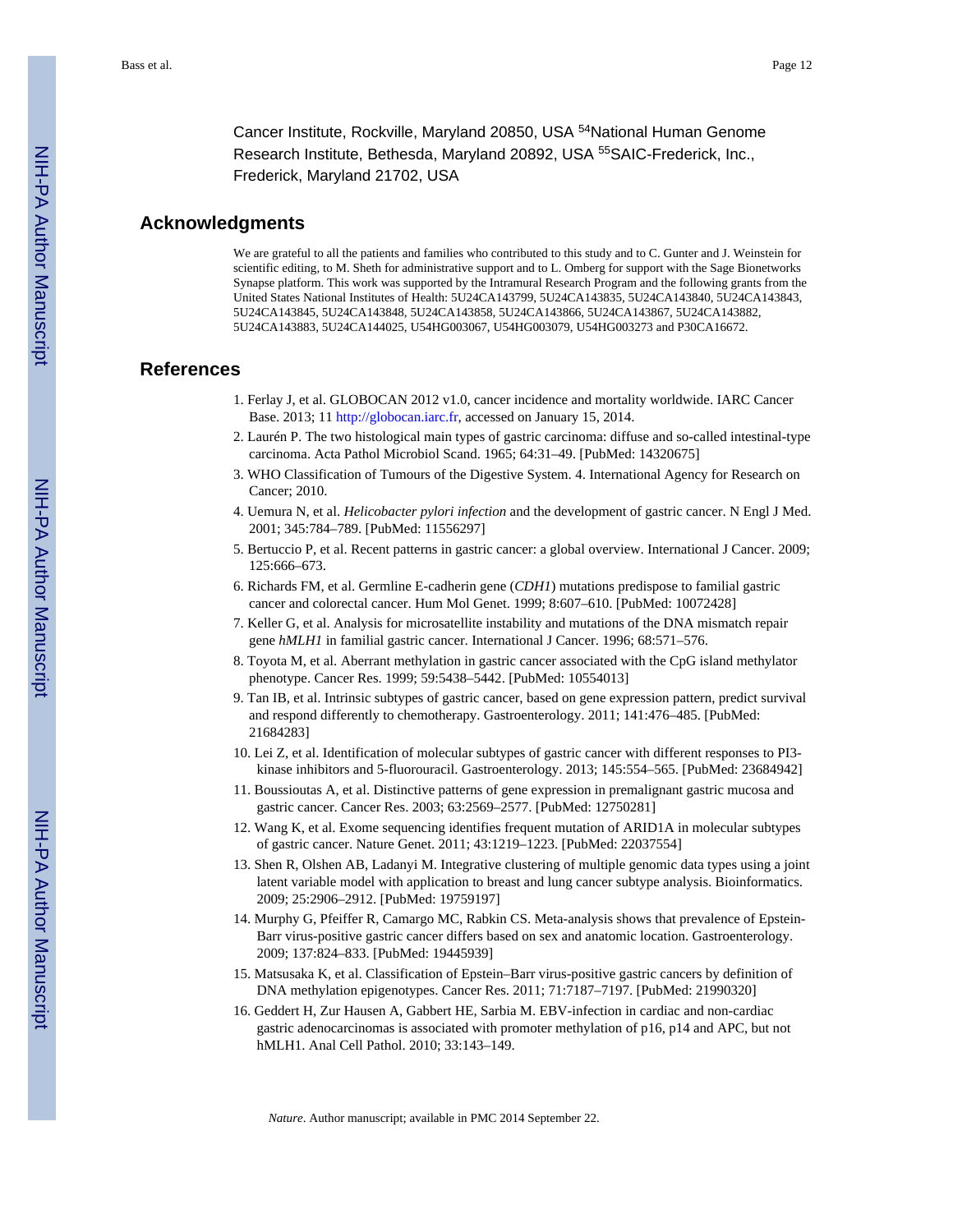- 17. Lee J, et al. High-throughput mutation profiling identifies frequent somatic mutations in advanced gastric adenocarcinoma. PLoS ONE. 2012; 7:e38892. [PubMed: 22723903]
- 18. Sukawa Y, et al. Alterations in the human epidermal growth factor receptor 2-phosphatidylinositol 3-kinase-v-Akt pathway in gastric cancer. World J Gastroenterology. 2012; 18:6577–6586.
- 19. Strong MJ, et al. Differences in gastric carcinoma microenvironment stratify according to EBV infection intensity: implications for possible immune adjuvant therapy. PLoS Pathog. 2013; 9:e1003341. [PubMed: 23671415]
- 20. The Cancer Genome Atlas Network Comprehensive molecular characterization of human colon and rectal cancer. Nature. 2012; 487:330–337. [PubMed: 22810696]
- 21. Cancer Genome Atlas Research Network. Integrated genomic characterization of endometrial carcinoma. Nature. 2013; 497:67–73. [PubMed: 23636398]
- 22. Lawrence MS, et al. Mutational heterogeneity in cancer and the search for new cancer-associated genes. Nature. 2013; 499:214–218. [PubMed: 23770567]
- 23. Bernal M, Ruiz-Cabello F, Concha A, Paschen A, Garrido F. Implication of the β2-microglobulin gene in the generation of tumor escape phenotypes. Cancer Immunol Immunother. 2012; 61:1359– 1371. [PubMed: 22833104]
- 24. Greulich H, et al. Functional analysis of receptor tyrosine kinase mutations in lung cancer identifies oncogenic extracellular domain mutations of *ERBB2*. Proc Natl Acad Sci USA. 2012; 109:14476–14481. [PubMed: 22908275]
- 25. Grossmann V, et al. Whole-exome sequencing identifies somatic mutations of BCOR in acute myeloid leukemia with normal karyotype. Blood. 2011; 118:6153–6163. [PubMed: 22012066]
- 26. Pugh TJ, et al. Medulloblastoma exome sequencing uncovers subtype-specific somatic mutations. Nature. 2012; 488:106–110. [PubMed: 22820256]
- 27. Dulak AM, et al. Exome and whole-genome sequencing of esophageal adenocarcinoma identifies recurrent driver events and mutational complexity. Nature Genet. 2013; 45:478–486. [PubMed: 23525077]
- 28. Ridley AJ, et al. Cell migration: integrating signals from front to back. Science. 2003; 302:1704– 1709. [PubMed: 14657486]
- 29. Thumkeo D, Watanabe S, Narumiya S. Physiological roles of Rho and Rho effectors in mammals. Eur J Cell Biol. 2013; 92:303–315. [PubMed: 24183240]
- 30. Aznar S, et al. Simultaneous tyrosine and serine phosphorylation of STAT3 transcription factor is involved in Rho A GTPase oncogenic transformation. Mol Biol Cell. 2001; 12:3282–3294. [PubMed: 11598209]
- 31. Yu H, Jove R. The STATs of cancer–new molecular targets come of age. Nature Rev Cancer. 2004; 4:97–105. [PubMed: 14964307]
- 32. Palomero T, et al. Recurrent mutations in epigenetic regulators, *RHOA* and *FYN* kinase in peripheral T cell lymphomas. Nature Genet. 2014; 46:166–170. [PubMed: 24413734]
- 33. Sakata-Yanagimoto M, et al. Somatic RHOA mutation in angioimmunoblastic T cell lymphoma. Nature Genet. 2014; 46:171–175. [PubMed: 24413737]
- 34. Doherty GJ, et al. The endocytic protein GRAF1 is directed to cell-matrix adhesion sites and regulates cell spreading. Mol Biol Cell. 2011; 22:4380–4389. [PubMed: 21965292]
- 35. Joneson T, White MA, Wigler MH, Bar-Sagi D. Stimulation of membrane ruffling and MAP kinase activation by distinct effectors of RAS. Science. 1996; 271:810–812. [PubMed: 8628998]
- 36. Türeci O, et al. Claudin-18 gene structure, regulation, and expression is evolutionary conserved in mammals. Gene. 2011; 481:83–92. [PubMed: 21571049]
- 37. Chen BJ, et al. PD-L1 expression is characteristic of a subset of aggressive B-cell lymphomas and virus-associated malignancies. Clinical Cancer Res. 2013; 19:3462–3473. [PubMed: 23674495]
- 38. Green MR, et al. Constitutive AP-1 activity and EBV infection induce PD-L1 in Hodgkin lymphomas and posttransplant lymphoproliferative disorders: implications for targeted therapy. Clinical Cancer Res. 2012; 18:1611–1618. [PubMed: 22271878]
- 39. The Cancer Genome Atlas Network Comprehensive molecular characterization of human colon and rectal cancer. Nature. 2012; 487:330–337. [PubMed: 22810696]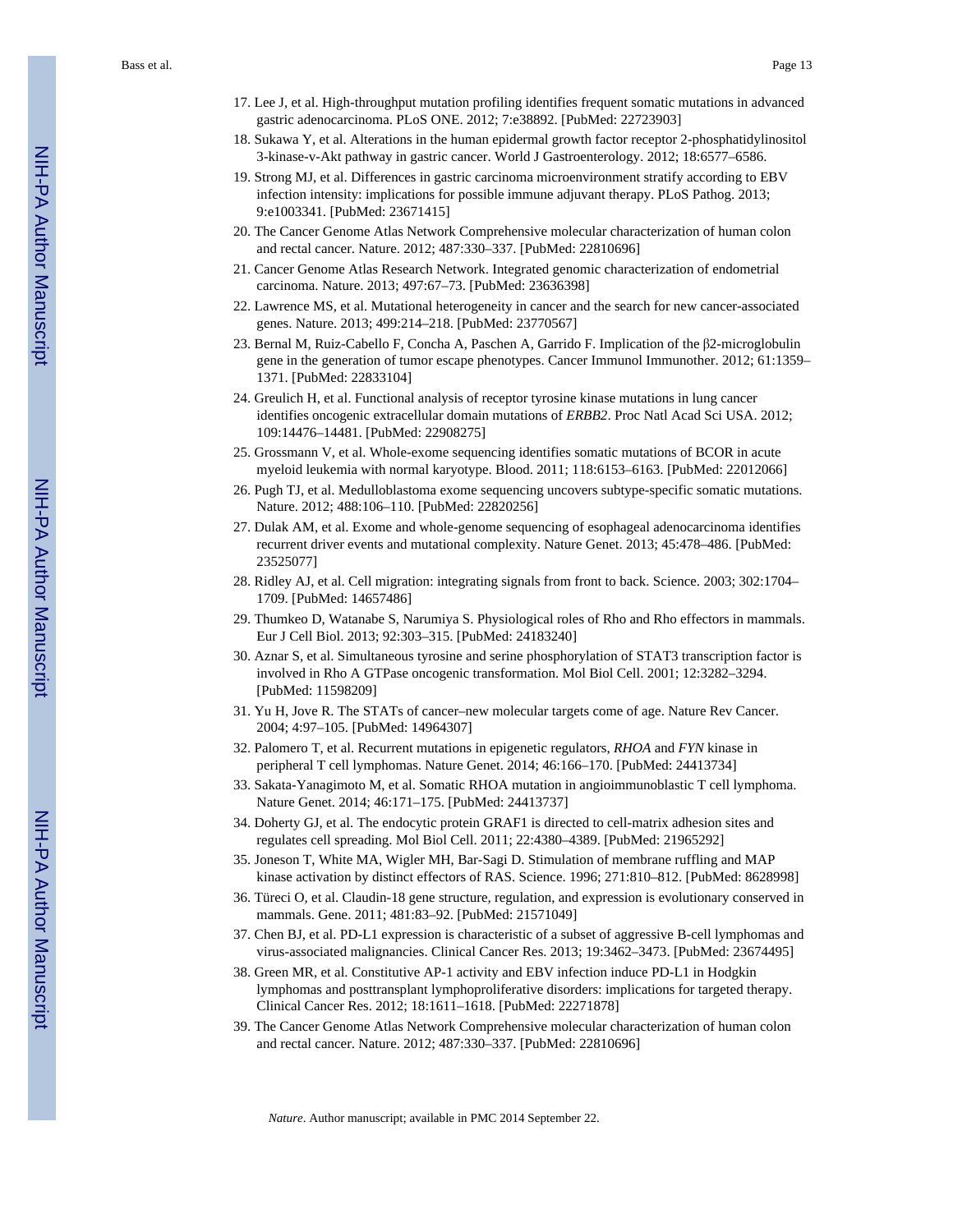- 40. Fuchs CS, et al. Ramucirumab monotherapy for previously treated advanced gastric or gastrooesophageal junction adenocarcinoma (REGARD): an international, randomised, multicentre, placebo-controlled, phase 3 trial. Lancet. 2014; 383:31–39. [PubMed: 24094768]
- 41. Schaefer CF, et al. PID: the pathway interaction database. Nucleic Acids Res. 2009; 37:D674– D679. [PubMed: 18832364]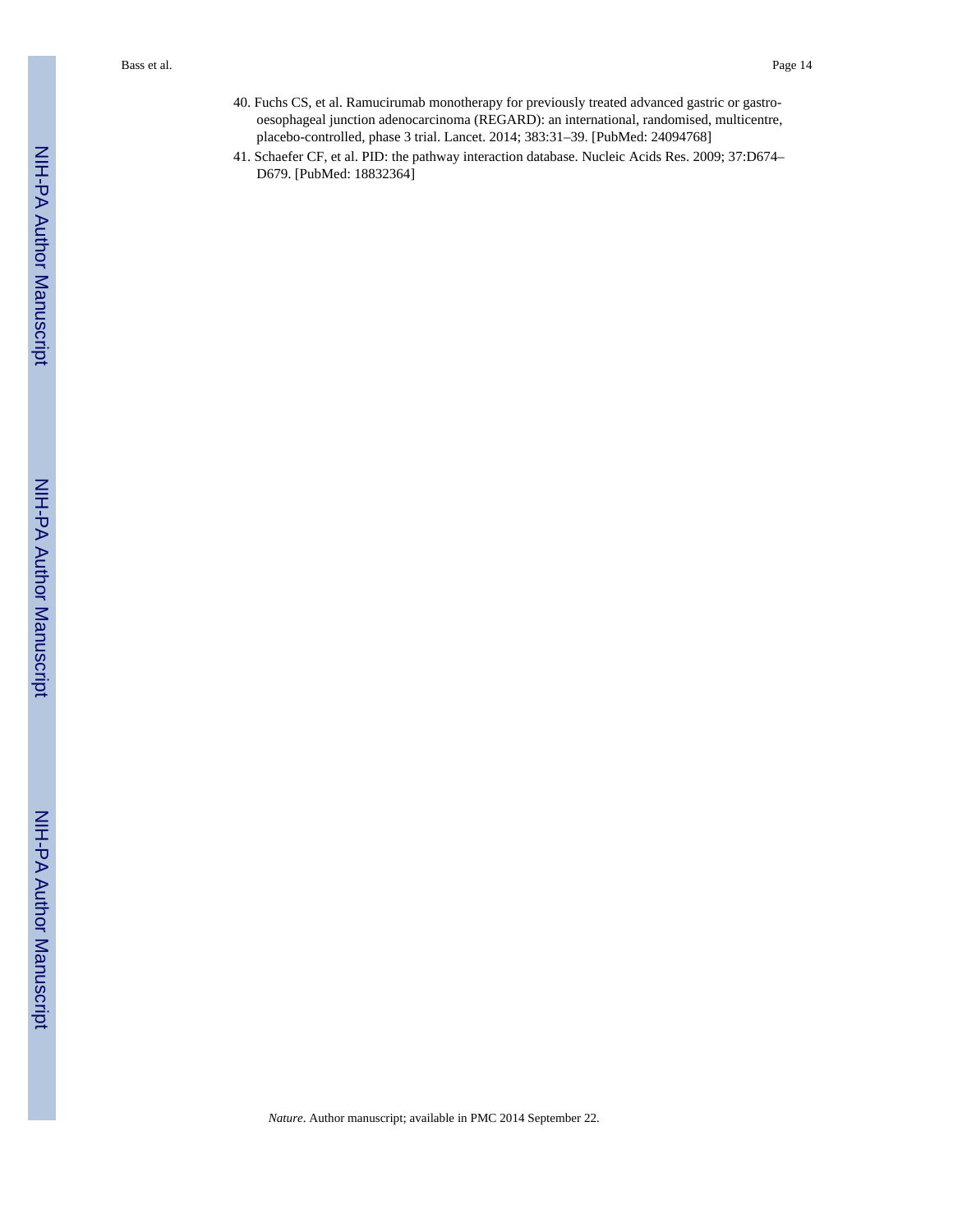Bass et al. Page 15



#### **Figure 1. Molecular subtypes of gastric cancer**

**a,** Gastric cancer cases are divided into subtypes: Epstein–Barr virus (EBV)-positive (red), microsatellite instability (MSI, blue), genomically stable (GS, green) and chromosomal instability (CIN, light purple) and ordered by mutation rate. Clinical (top) and molecular data (top and bottom) from 227 tumours profiled with all six platforms are depicted. **b,** A flowchart outlines how tumours were classified into molecular subtypes. **c,** Differences in clinical and histological characteristics among subtypes with subtypes coloured as in **a, b.** The plot of patient age at initial diagnosis shows the median, 25th and 75th percentile values (horizontal bar, bottom and top bounds of the box), and the highest and lowest values within 1.5 times the interquartile range (top and bottom whiskers, respectively). GE, gastroesophageal.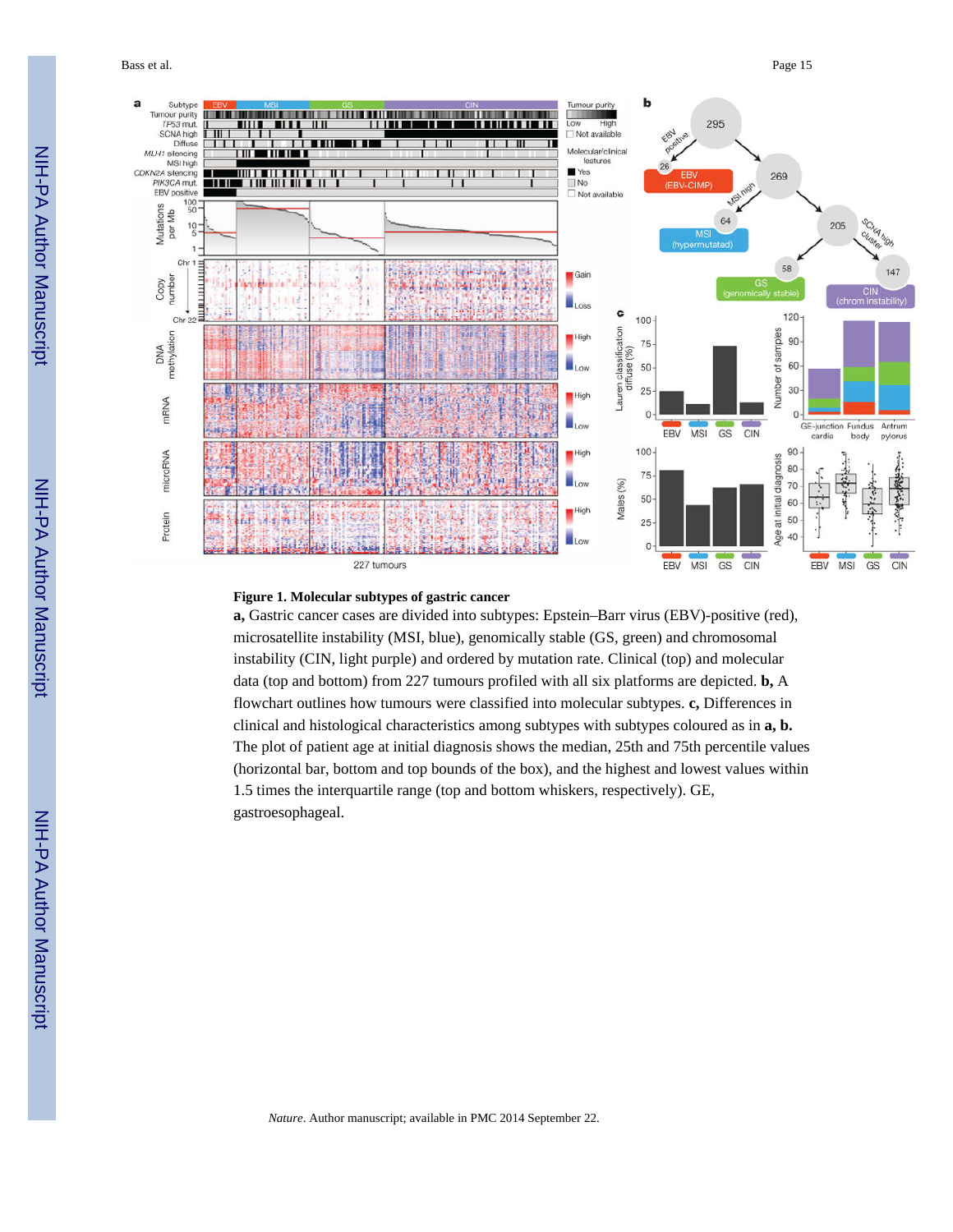



**a,** The heatmap represents unsupervised clustering of DNA methylation at CpG sites for 295 tumours into four clusters: EBV-CIMP ( $n = 28$ ), Gastric-CIMP ( $n = 77$ ), cluster 3 ( $n = 73$ ) and cluster  $4 (n = 117)$ . Profiles for non-malignant gastric mucosa are to the left of the tumours. **b**, The proportion of tumours harbouring *PIK3CA* mutation in the molecular subtypes with mutations at sites noted recurrently in this data set or in the COSMIC database marked separately (top). Locations of *PIK3CA* mutations with the subtype of the sample with each mutation colour-coded (bottom).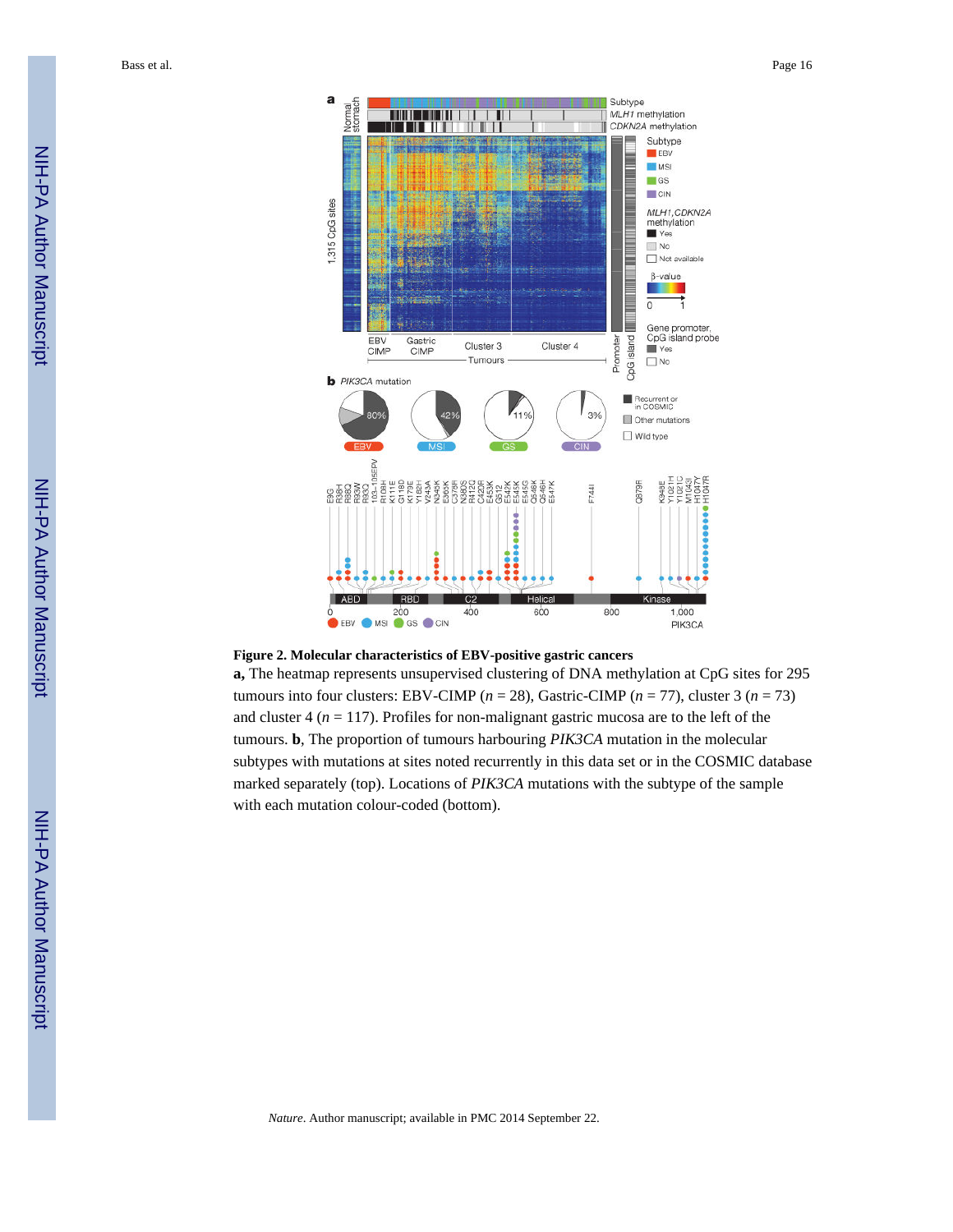

#### **Figure 3. Significantly mutated genes in non-hypermutated gastric cancer**

**a,** Bars represent somatic mutation rate for the 215 samples with synonymous and nonsynonymous mutation rates distinguished by colour. **b**, Significantly mutated genes, identified by MutSigCV, are ranked by the *q* value (right) with samples grouped by subtype. Mutation colour indicates the class of mutation.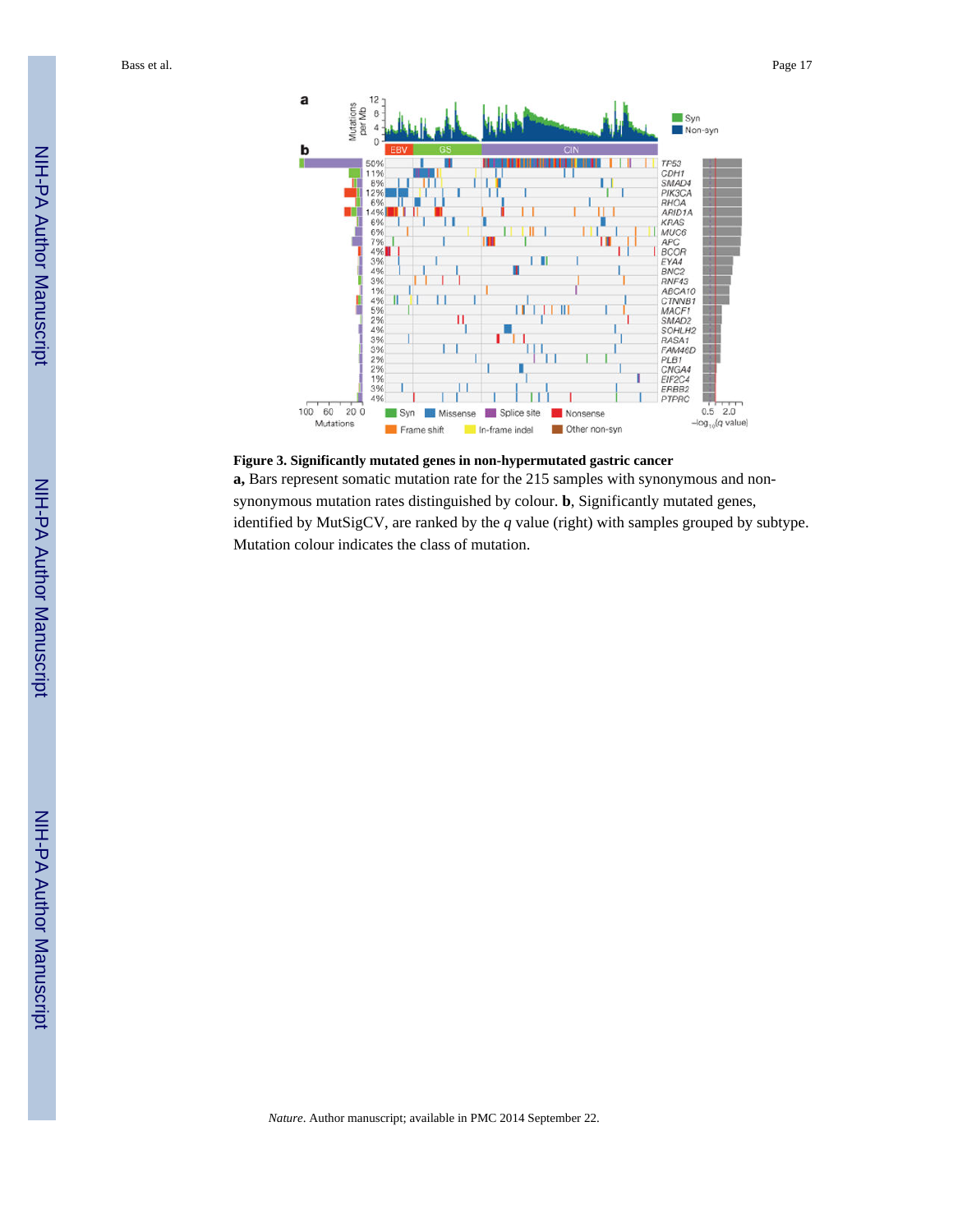

#### **Figure 4.** *RHOA* **and** *ARHGAP6/26* **somatic genomic alterations are recurrent in genomically stable gastric cancer**

**a,** Missense mutations in the GTPase *RHOA*, including residues Y42 and D59, linked via hydrogen bond (red arc). **b,** Mutated regions (coloured as in panel a) mapped on the structures of RHOA and ROCK1. **c,** A schematic of *CLDN18*–*ARHGAP26* translocation is shown for the fusion transcript and predicted fusion protein. SH3 denotes SRC homology 3 domain. **d,** The frequency of *RHOA* and *CDH1* mutations, *CLDN18*–*ARHGAP6* or *ARHGAP26* fusions are shown across gastric cancer subtypes.**e**, *RHOA* mutations and *CLDN18*–*ARHGAP6* or *ARHGAP26* fusions are mutually exclusive in genomically stable tumours.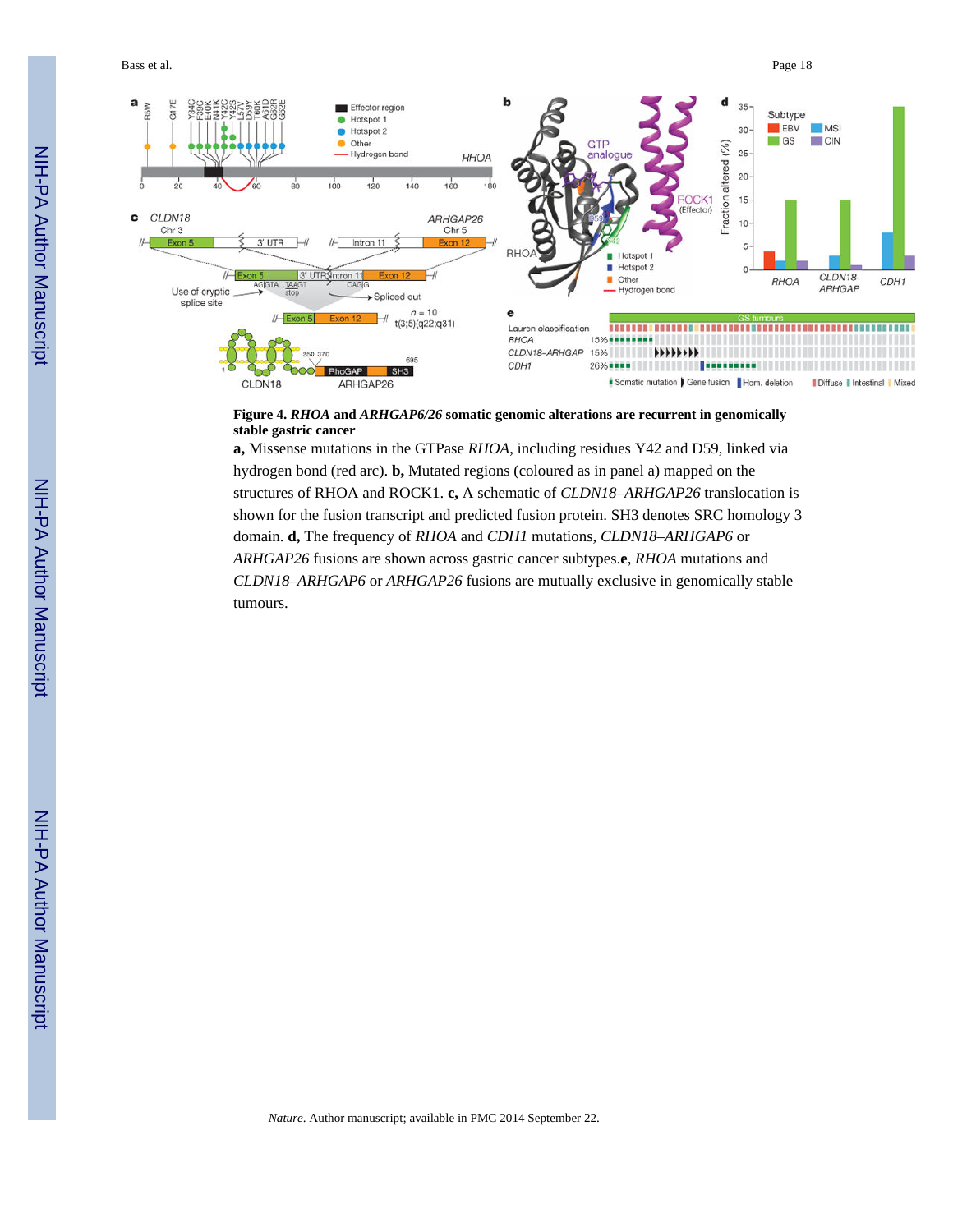

### **Figure 5. Integrated molecular description of gastric cancer**

**a,** Mutations, copy-number changes and translocations for select genes are shown across samples organized by molecular subtypes. Mutations that are recurrent in this data set or in the COSMIC repository are distinguished by colour. Alteration frequencies are expressed as a percentage of all cases. **b**, Alterations in RTK/RAS and RTK/PI(3)K signalling pathways across molecular subtypes. Red denotes predicted activation; blue denotes predicted inactivation. **c**, The heatmap shows NCI-PID pathways that are significantly elevated (red) or decreased (blue) in each of the four subtypes as compared with non-malignant gastric mucosa.